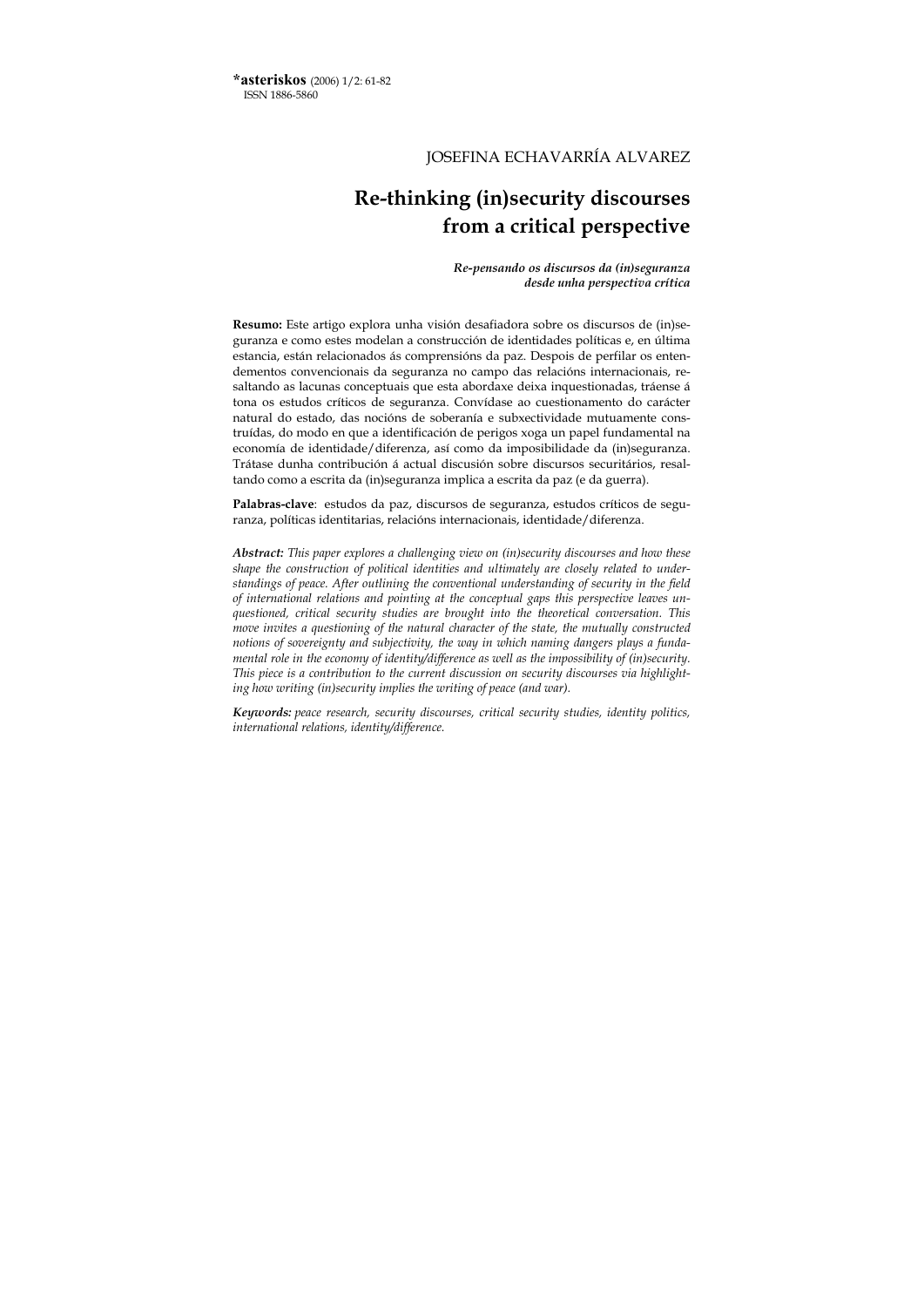Much of peace research today is focused, provoked and originated on security discourses. The current "war on terrorism" might be the clearest example of the intertwined relationship between peace and security and of many of the contemporary debates in the field of peace studies. By analyzing the construction of political identities, in this paper I attempt at contributing to the contemporary discussion by bringing together theoretical insights from multiple disciplines in order to make visible the complex relationship between these two concepts and practices.

#### WHAT IS SECURITY?

The first question which arises when addressing security discourses is the meaning of security itself. Even though security seems to be regarded today as one of the basic needs, what stands under this label of *security* is quite wide, ranging from traditional understandings in military terms, the classical national security idea, until the most contemporary ideas on comprehensive security. Security apparently incorporates almost any aspect of the political, social, environmental and cultural dimensions. Security might be seen as an all-you-can-fit-in term and even as a *plastic word* (Poerksen, 1995).

At the same time, security has turned into a powerful political construct. To paraphrase Spivak (1996:158), security has turned into something *one cannot not want*, a concept we cannot do without but which needs to be questioned. Yet, how do we deal with this ever expanding signifier which seems to absorb any criticism and turn it into a security issue? It is pertinent to start this endeavor by tracing some of the different meanings *security* has been invested with in order to outline its implications for peace research.

#### **1.1. Security defined by "classical" IR**

Security discourses emanate mainly from the state, which is the focus of attention of the field of International Relations (IR) and, therefore, most of the works on the concept of security as such and on security policies are carried out in this field of study. A very well known work in IR about the theory of security is Barry Buzan's *People, States and Fear* (1983) and from which the delineation of security discourses has been mainly drawn, whether as criticism or as reconstitution of Buzan's arguments.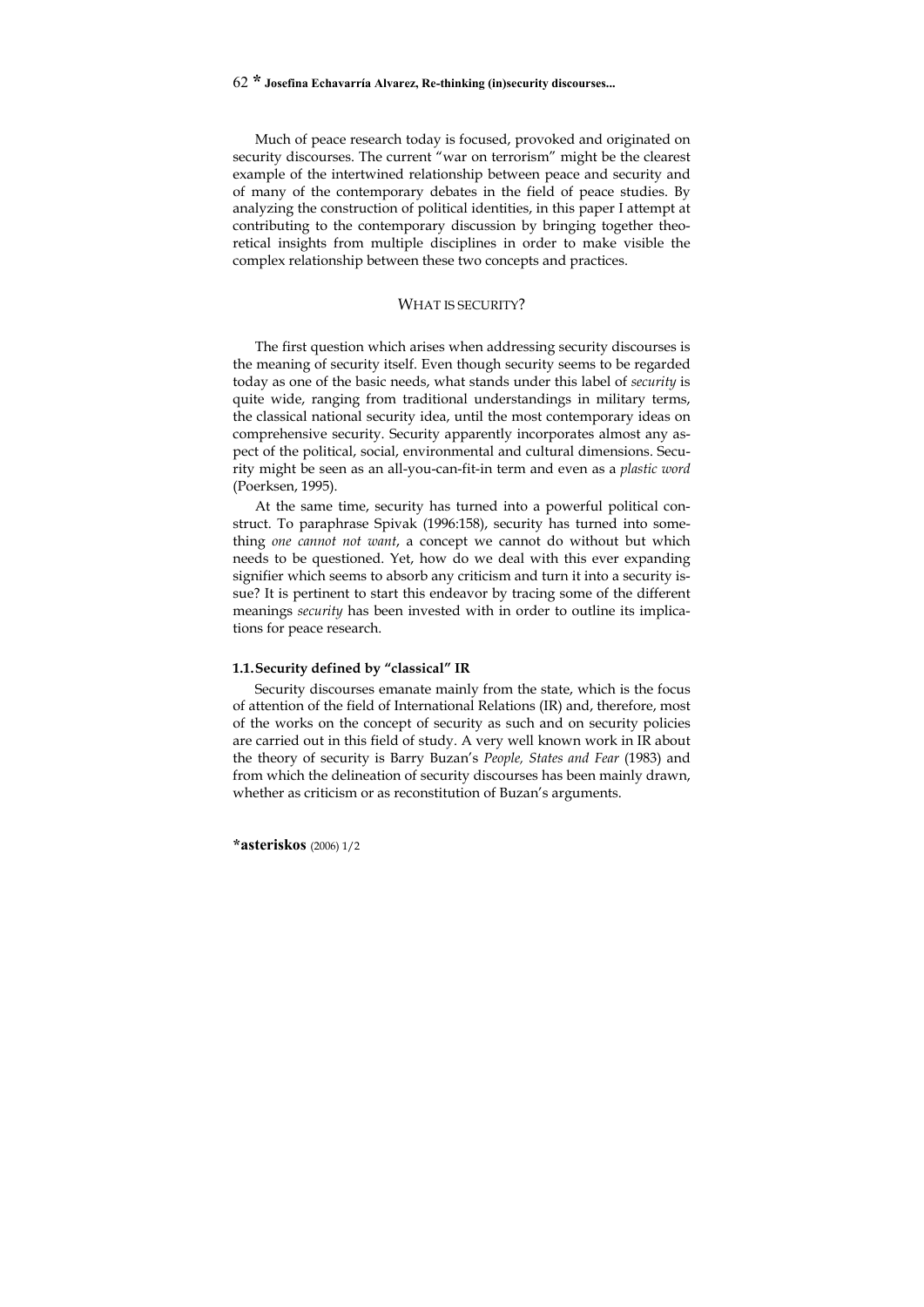This work changed the focus of attention in IR to stop conceiving security only in military terms, and it expanded security to be understood as a confluence of contradictions among sectors and levels. The state remained central in this account and it is important to highlight the main arguments of Buzan to delineate a paradigmatic understanding of "classical" security in IR.

#### **1.2. Defining security**

Buzan presents us with the two classical notions of security in IR. On the one hand, the realist school used to "see security as a derivative of power: an actor with enough power to reach a dominating position would acquire security as a result". On the other hand, the idealist school "tended to see security as a consequence of peace: a lasting peace would provide security for all" (Buzan, 1991:2).

However, Buzan (1991:18) argues that security is, above all, an essentially contested concept for which all security definitions are temptations and they do a disservice "by giving the concept an appearance of firmness which it does not merit". Nevertheless, Buzan gives his own definition of security as "the pursuit of freedom from threat" (19) and with it he established the frame within which, for the decades to come, the main discussion about security has taken place in IR.

In his attempt to clarify and develop the concept of security, Buzan (1991:19) categorizes some of its attributes. First, the author conceptualizes security as "the ability of states and societies to maintain their independent identity and their functional integrity". Secondly, security is circumscribed with primarily "the fate of human collectivities, and only secondarily about the personal security of individual human beings", which means that "the standard unit of security is thus the sovereign territorial state". And even though the ideal type of the state is problematized, Buzan insists in conceiving the Nation-State as the main referent of security. In other words, the Nation-State is the main *object* to be secured and it is, simultaneously, the main *provider* of security.

#### **1.3. International anarchy**

Buzan's main contributions to the conceptualization of security rest on the idea of an anarchic international system, where there is no central government but many units which govern themselves, the so-called sovereign Nation-States. This anarchic system is fuelled by state's actions to preserve their sovereignty which imposes three conditions on the concept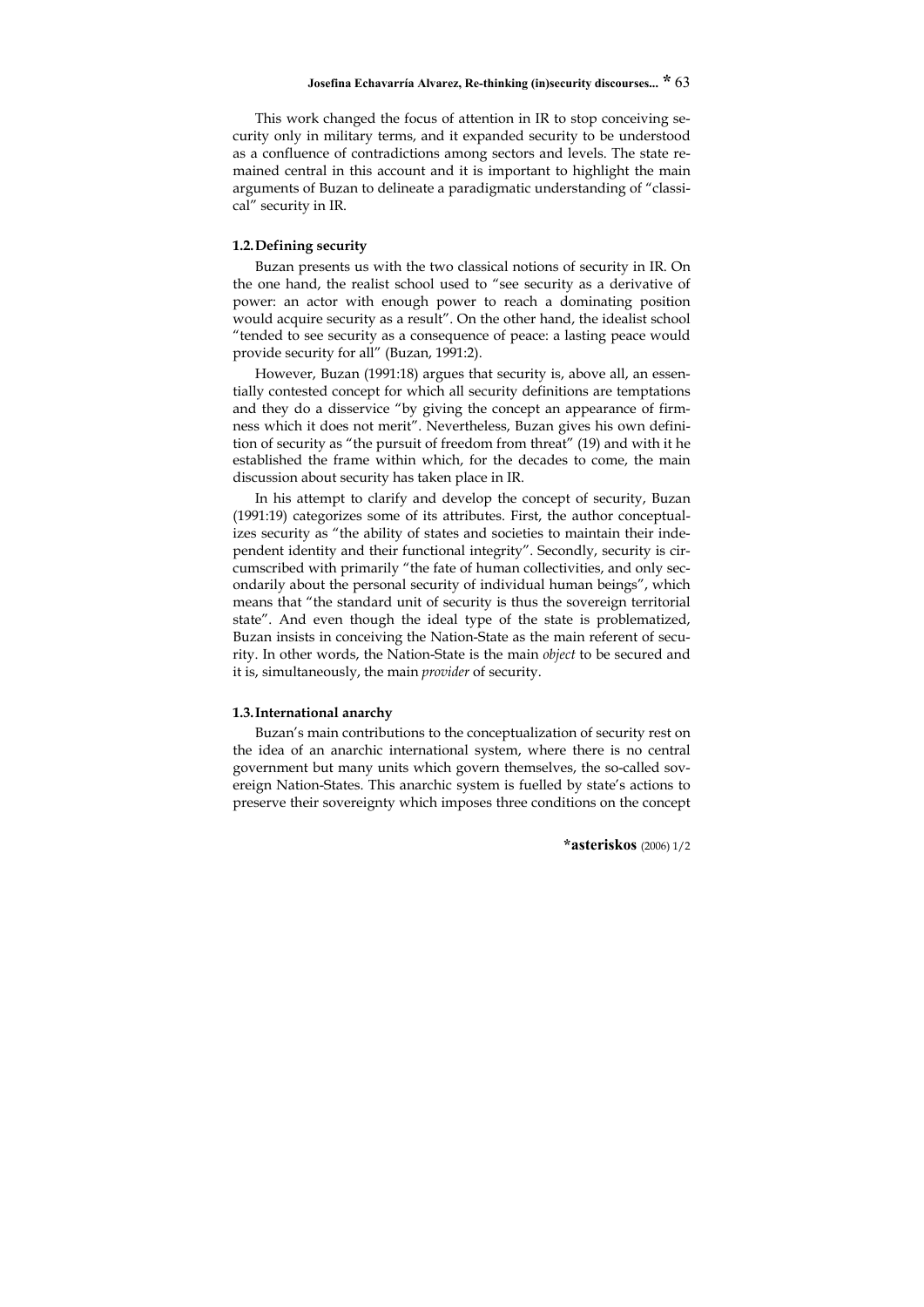of security. First, "states are the principal referent object of security because they are both the framework of order and the highest source of governing authority. This explains the dominating policy concern with 'national' security". Secondly, national security is relational and interdependent with the security of other states. "Domestic insecurities may or may not dominate the national security agenda, but external threats will almost always comprise a major element of the national security problem". And, thirdly, "under anarchy, security can only be relative, never absolute" (Buzan, 1991:22-23).

Following the last line of thought, Buzan (1991:35) argues that "the state is a major source of both threats to and security for individuals. Individuals provide much of the reason for, and some of the limits to, the security-seeking activities of the state". This way, individual security is placed as relational and always in dispute to state security, making security an ever-incomplete project for both individuals and states.

#### **1.4. The State of Nature**

For Buzan (1991:37) the state of nature image serves as the explanation for the impossibility of total security. Since there is a primary anarchy in which the living conditions for the individuals involved are marked by unacceptable high levels of societal threat, unbearable chaos becomes the motive for sacrificing some freedom in order to improve levels of security, and in this process, government and the state are born.

> In the words of Hobbes, people found states in order to 'defend them from the invasion of foreigners and the injuries of one another […]'. The state becomes the mechanism by which people seek to achieve adequate levels of security against social threats […] 'the most important distinguishing mark of our modern Western civilization' (Buzan, 1991:38).

One of the most common validations for state actions in contemporary politics is precisely this correlation and explanatory interpretation of the state of nature and of Hobbes' works. This argument serves as justification for the rise of the modern State and as the perpetual threat to which peoples would be led if they do not comply with security policies, measures or restrictions. The image of the state of nature, its violence and the fear that just picturing it inflicts is a frequent metaphor which supports the sacrifices made by individuals and legitimizes state violence. Only by having assumed an anarchical previous stage for human collectivities can the state be seen as the *necessary evil* that Buzan projects in his work.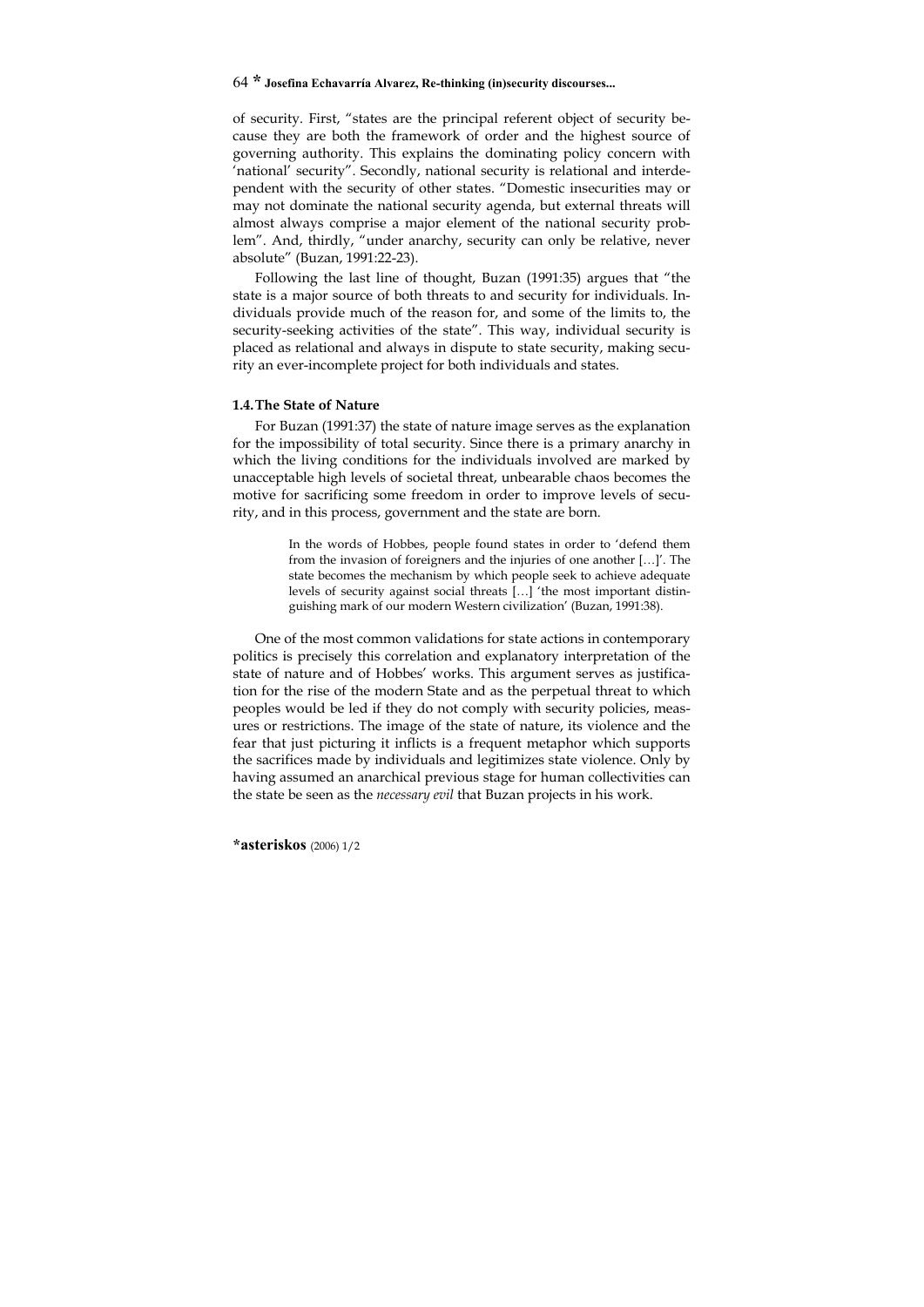Once the foundations for the modern state are put into place according to this view on the state of nature, the balance between state security and individual security is found. There is no more paradox when the state seems to threaten individuals with its actions, for the Nation-State "sacrifices the interests of some [individuals] for what is seen to be a higher collective interest" (Buzan, 1991:45).

#### **1.5. The sovereign State:**

Sovereignty is the condition that allows the state to perform its security tasks; however, the sovereignty of the state rests on a higher assumption, that of the state itself:

> The state exists, or has its essence, primarily on the socio-political rather than on the physical plane. In some important senses, the state is more an idea held in common by a group of people, than it is a physical organism. […] If the heart of the state resides in the idea of it held in the minds of the population, then that idea itself becomes a major object of national security (Buzan, 1991:63-64).

Since the state is mainly an idea, the primary security task of the state has to be securing this idea in itself. In this sense, the state as a natural entity, born out of an anarchic international system seems to start losing validity, and turns into a *fabrication*.

#### **1.6. Threats and vulnerabilities:**

It is important to note that in the predominant view in IR threats and vulnerabilities are objective factors which have to be measured by the state in order for it to react against them:

> Insecurity reflects a combination of threats and vulnerabilities, and the two cannot meaningfully be separated. […] national security policy can either focus inward, seeking to reduce the vulnerabilities of the state itself, or outward, seeking to reduce external threat by addressing its sources (Buzan, 1991:112).

The state, even though it had been problematized as an *idea* in need of constant reinforcement, is assumed again to be a *natural* entity, with a *body* that separates its inside from the outside in a clear manner. The state, as a coherent entity, evaluates the threats on the dangerous outside and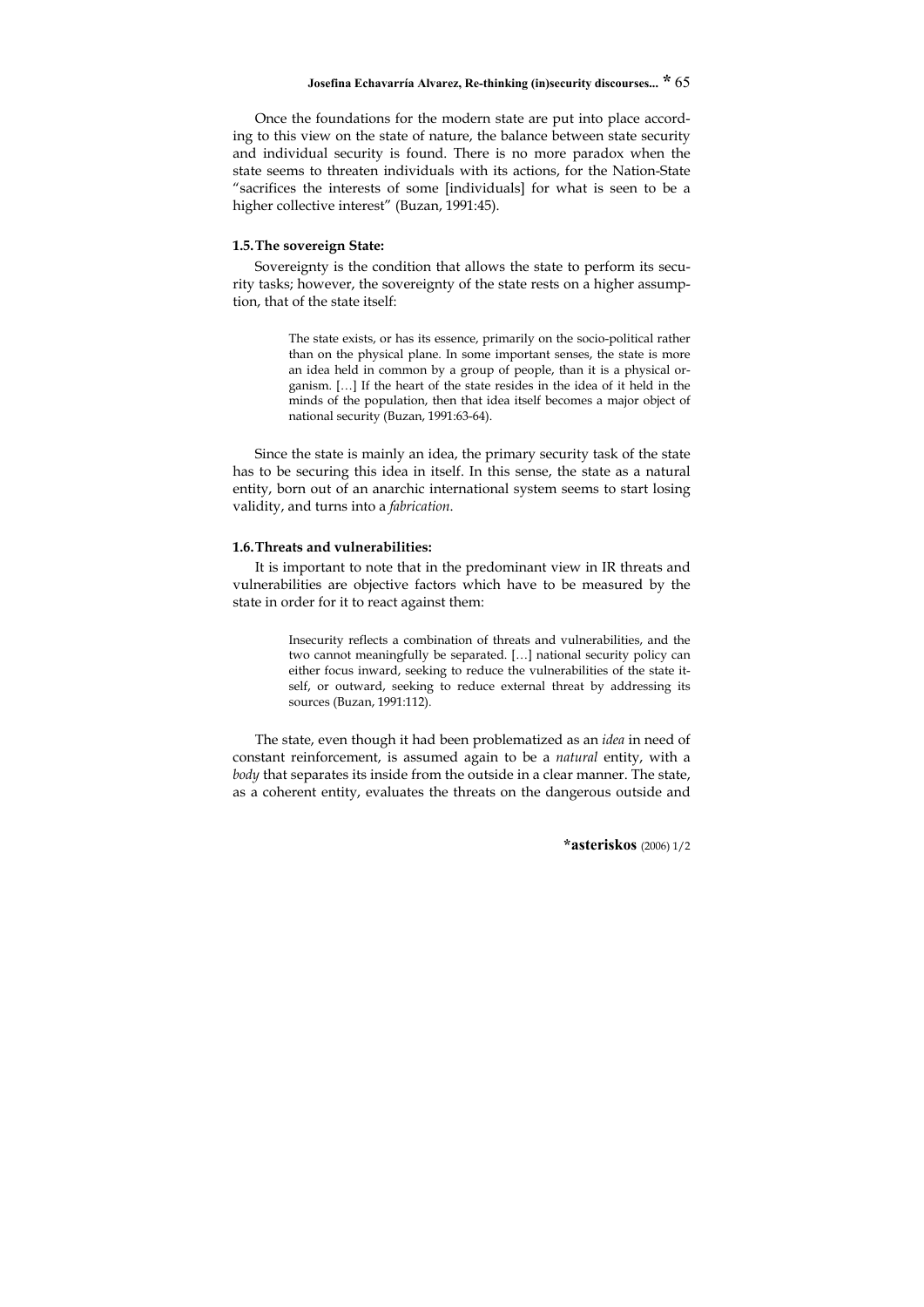has the ability to implement measures to reduce its vulnerabilities on the inside. This security task has to be performed constantly by state officials.

> The question of when a threat becomes a national security issue depends not just on what type of threat it is, and how the recipient state perceives it, but also on the intensity with which the threat operates. The main factors affecting the intensity of a threat are the specificity of its identity, its nearness in space and time, the probability of its occurring, the weight of its consequences and whether or not perceptions of the threat are amplified by historical circumstances (Buzan, 1991:134).

This way, the measurement of threats has to be carried out by *experts*, who are able to evaluate "a host of complex factors" in the international arena. These national security experts might be eager to identify threats since

> one might even argue that states need to be threatened. If no threats existed, part of the state's basic Hobbesian function would disappear. Given the mutually constituting character of states and the international system, this logic points either to an anarchic utopia, or to the collapse of government and the rise of civil disorder (Buzan, 1991:141).

And exactly at this point, the circular logic of security closes itself and the point at which we arrive is the same point of departure: the state of nature. The state of nature is the reason for being of the state, it is the foundation of the modern Nation-State; the state is the *lesser evil* for which individuals sacrifice their freedoms in order to feel safe. The state is, then, this particular idea, this notion of a superior order which can provide security in the inside of its territory and protect it from the outside dangerous world. To perform this security task, governmental officials have to measure both threats and vulnerabilities, outside and inside of its borders, respectively. If state security enters in contradiction with individual security, the state solves it by inclining its decisions and actions towards defending the higher good, meaning, towards prioritizing national security over individual security. To accomplish this function, security experts (generally state officials) have to be alert in identifying dangers, for if dangers take over the state, civil disorder will reign and the modern state will end.

And this line of thinking takes us back to the state of nature, because if there are no threats there is no justification for state security, for the sacri-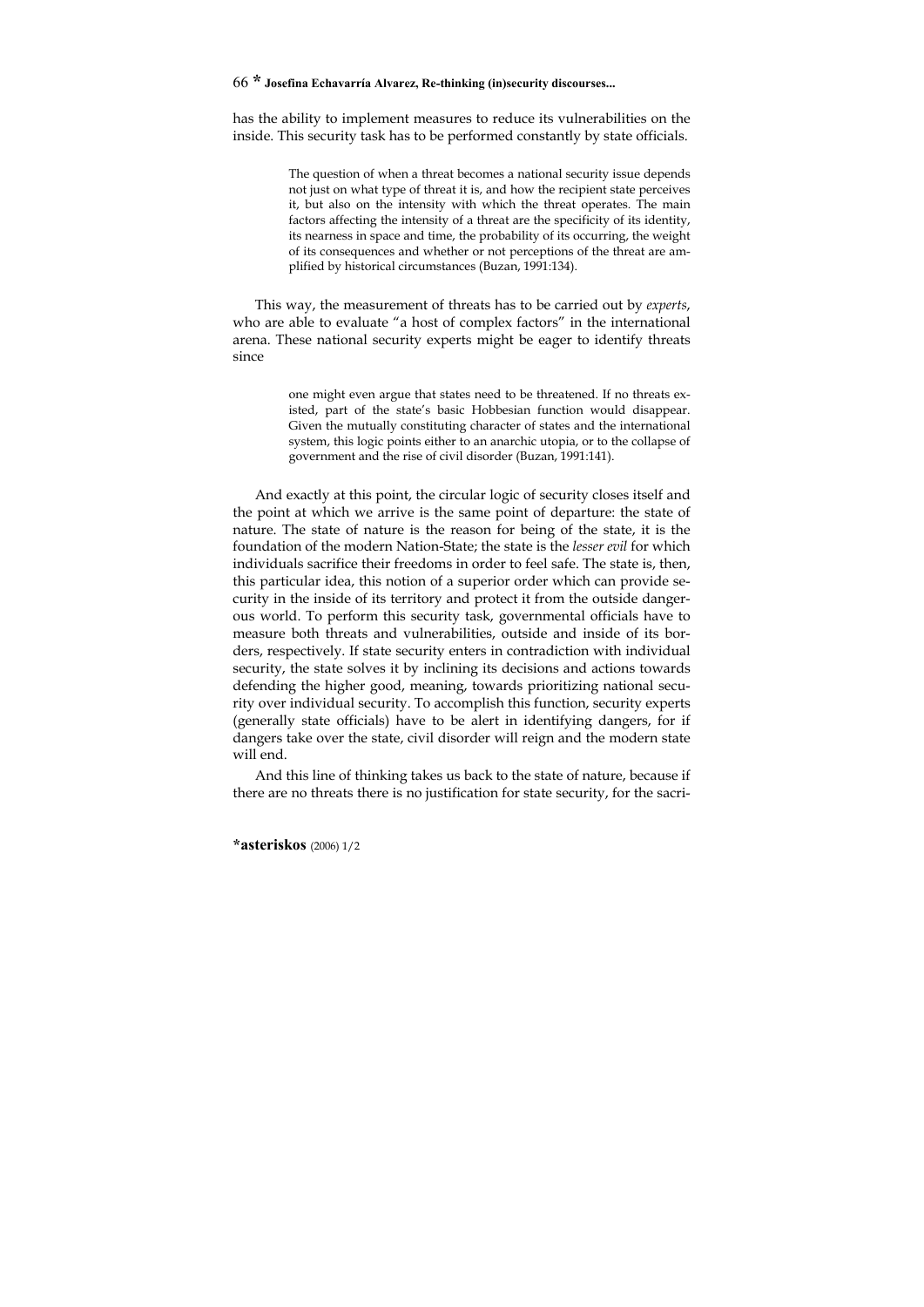fice of individuals in the name of the modern state. Therefore we are faced with a contradiction which Buzan does not address directly but points to timidly: without threats there is no security, insecurity is the condition for the state to be born according to Buzan's reading of Hobbes and, contrary to the common explanation of security policies, it is insecurity, threats and vulnerabilities which form the constituting element of security itself. Without insecurity, security cannot exist. Security, therefore, has to remain a promise or, in Buzan's words, "total security is not possible", but not because threats are endless but, quite on the contrary, because achieving security would imply the termination of the state.

#### SECURITY SEEN FROM CRITICAL PERSPECTIVES

The conceptual difficulties posed by the traditional view on security have been studied in depth by alternative IR schools. Critical security perspectives trace back the idea of security to its beginning, to the state of nature, and make visible the mutually constituted character of in/security and identity, problematizing most of the assumptions that traditional views entail. In the following pages we will concentrate on this different interpretation of what security is, which relations make security and insecurity mutually constitutive, and how the idea of the state is created as natural. This leads us to question the self-evidence of the meaning of security as the economy of identity/difference seems to be at the core of its policies. We will follow the conclusions of the classical view on security and question them one by one under a different and challenging perspective.

#### **2.1. State sovereignty**

According to classical IR, the foundational principle of the international security system is its primary anarchical character, which *naturally* gives birth to Nation-States. The state is assumed to be a prearranged entity, whose constitution is taken for granted as the result of fear and consensus born out of the *state of nature*. IR presumes that the state conceals this anarchy by being a sovereign actor, which resembles a coherent body whose main attribute is its self-government.

Well, what if this particular reading of *reality* was challenged? What if the state of nature, as conceptualized by Hobbes and then constantly invoked as the reason for the existence of the modern state and as justifica-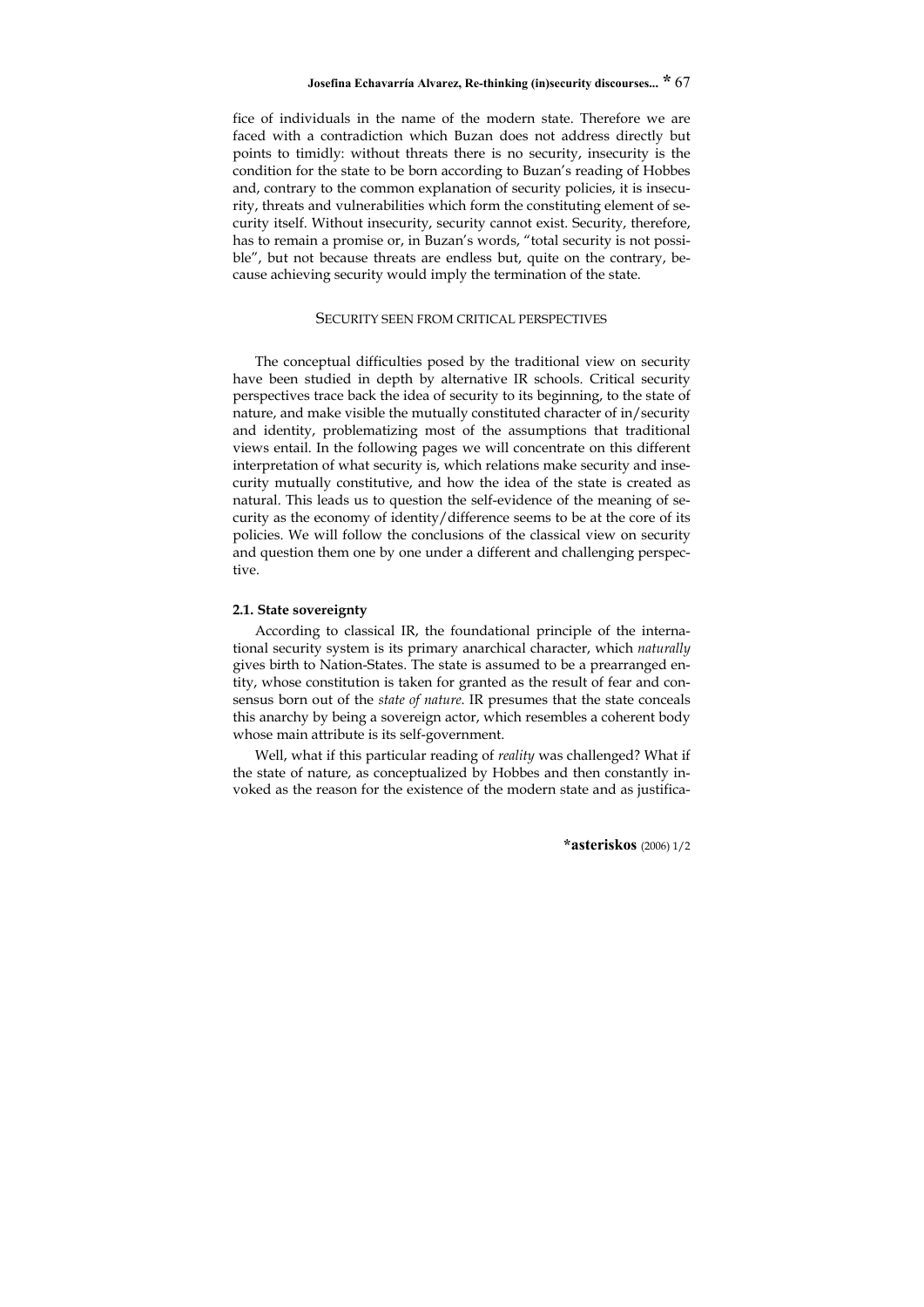tion for security, was interpreted in another way? What if there were other options for conceptualizing the *world*, the *state* and the *individual*? What if these *entities* could not be clearly separated anymore? What if the process of constitution of threats and the identities of the state and the individual were mutual?

RBJ Walker (1999) underscores the relationship between the hegemonic understanding of Hobbes' state of nature, the legitimization of state power and the constitution of sovereignty as one multifaceted process: Hobbes articulated the necessities of the sovereign authority with the "stunningly simple assertion that the proper subject of politics, and the most basic component of the 'state of nature', was the free and equal individual". This individual, like the sovereign state, is the new modern subject "framed in a language of spatial separations, of self and other, self and world", who "has come to seem entirely natural, inevitable, even as the apogee of all modern desires and possibilities" (Walker, 1999:x).

Only via assuming that the state of nature is full of violence and fear, the authority of the state over the individual can be legitimized in IR. In the words of Buzan, it would be this image of unaccepted levels of societal threat, which haunts individuals like a ghost and keeps the free subject under the authority of the modern state. According to Walker this specific explanation is our conventional story to reconcile the subject with the sovereign authority of the state.1 But this reconciliation is not free from dilemmas. Internationalizers and globalizers, among others, have insisted that "claims of modern sovereignty are insufficient to answer all questions about the character and location of political authority in contemporary circumstances" (Walker, 1999:xii).

Jenny Edkins and Véronique Pin-Fat (1999) have carried out a profound work about this particular relationship between sovereignty and subjectivity, pointing out its complexity because both concepts "overlap and are intertwined, returning to embrace and include each other" in an "intensely political relationship" (2). In this tangle the sovereign state is legitimized and the coherent unitary selfhood of the individual is con-

-

<sup>&</sup>lt;sup>1</sup> "Stories about the social contract; about nationalism, liberalism, and socialism; about public and private, state and civil society; about rights, representations, and democratizations [are] the ways in which we have managed to reconcile our claims to be both free autonomous individual/collective subjects and yet also subject to the ultimate authority of that sovereign that expresses our true subjectivity" (Walker, 1999:x).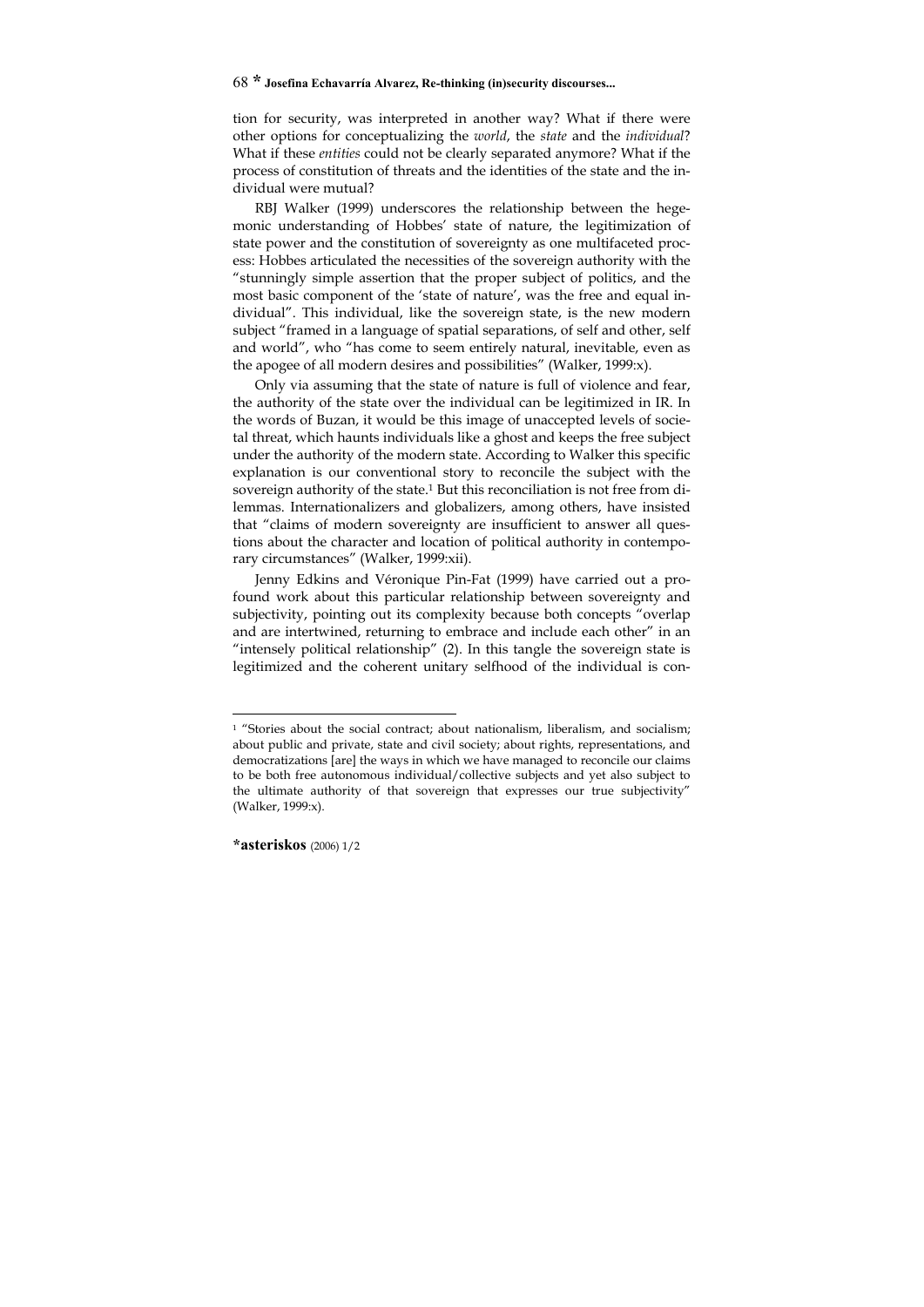structed, and here lies one of the most difficult tasks for problematizing security discourses *as we know them* according to IR.

> The particular form of subjectivity [of the modern individual] produces and legitimizes the political arrangements of sovereignty. What is more important, the residues of this process of writing are erased, giving the appearance of already existing entities or objects and obliterating the production and operation of power (Edkins and Pin-Fat, 1999:2).

This might be one of the entrenched reasons for IR scholars not to deal with the mutual constitution of subjectivity and sovereignty. Subjectivity is "bound up with the social or symbolic order. The constitution of the subject and the constitution of social order seem to implicate each other" (4). Therefore, questioning subjectivity implies questioning its intertwined relation with sovereignty, which is the founding stone of the state itself.

> Once the Christian God lost its ascendancy in the western thought of being, and the thought of politics began to escape from the onto-theological determinations of the church, the sovereign political subject of the modern state began to make its appearance, moving quickly to the center of political theory, especially that of international political thought (Dillon, 1999:117).

In this vein, sovereignty has played a chief function in modernity, that of being one of the master signifiers, which "covers the hole or lack in the social symbolic order and provides a nodal point around which meaning is articulated" (Edkins and Pin-Fat, 1996). In other words, the concept of sovereignty "is central to discourses of politics and the international". The notion of the state originates the right of "a government over the lives of its citizens in the modern nation-state", and it "plays a foundational role in discussions of international autonomy" as "the sovereign state is a bounded unit in the international system". Sovereignty inscribes itself as central to modern politics and co-constitutes the free and modern individual's subjectivity, providing a *ground or a foundation* through the erasure of its artificial imposition, which explains in part why sovereignty is mostly regarded as natural, right, and "beyond challenge" (10).

This claim takes us to a different dimension of the discussion on security. Contrary to the received view on sovereignty and subjectivity in IR, which reduces its examination to locating and naming ontologically prior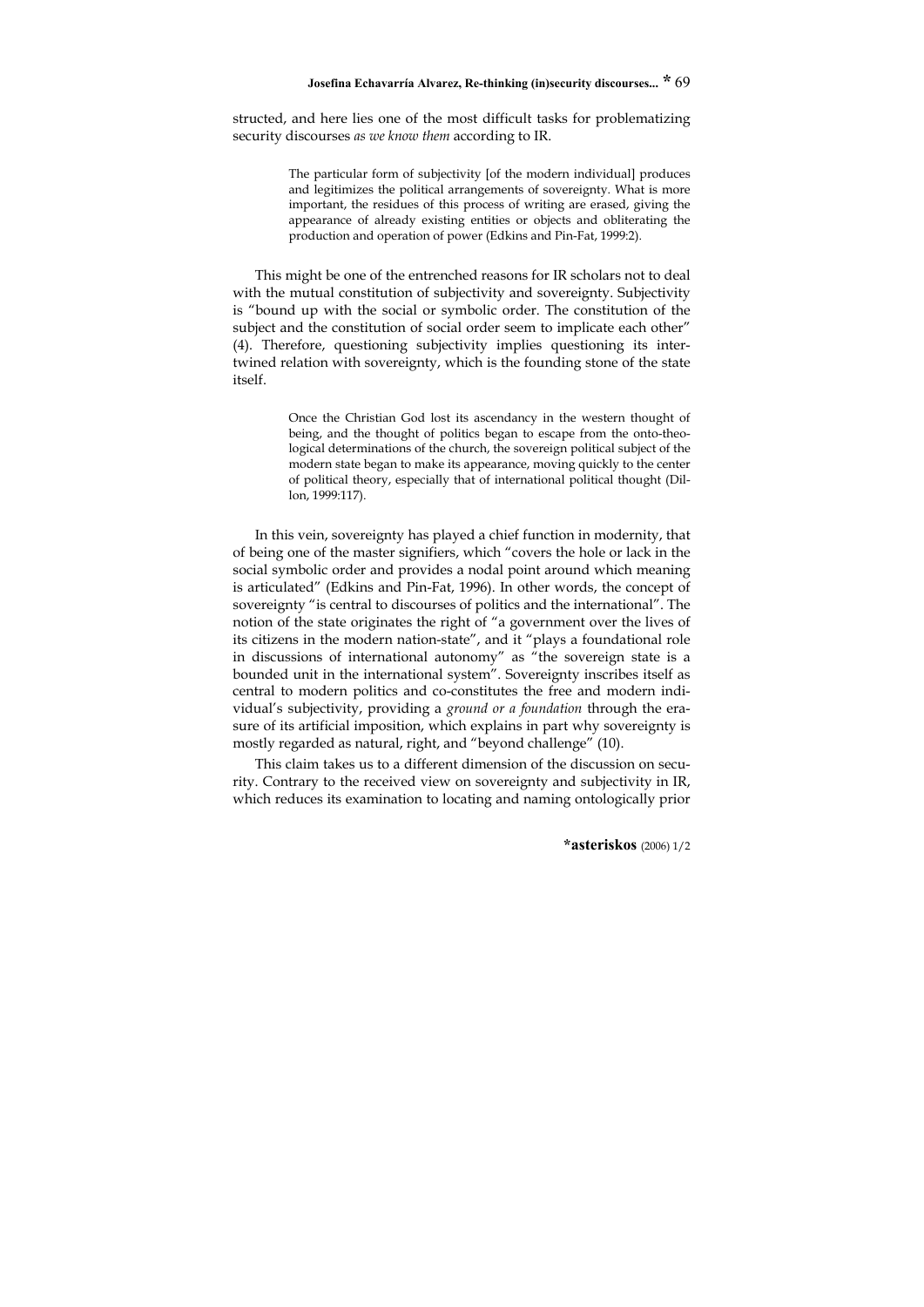*objects*, alternative perspectives attempt to illustrate the ways in which sovereignty and subjectivity are *constituted, applied, and reinforced*. The questions that critical security studies pose deal with the assumptions that IR take for granted, to the effect that the logic exemplified in Buzan's argument is disrupted. The premises which sustain this hegemonic way of thinking security are put into question. These new insights give us the possibility to transcend the common appreciation in IR whether sovereignty and subjectivity "are accurate representations (true)" of the world (Edkins and Pin-Fat, 1999:12) towards questioning the representation of the world in itself.

## **2.2. Representing the world**

If we re-think the relationship between sovereignty and subjectivity via problematizing the representations through which they legitimize themselves, we find ourselves questioning how the world is depicted in security theories and discourses. This questioning is not directed at unveiling the *true* representation of what security discourses portray as reality, but towards how those representations of the world, the (inter)national system, man and state, inside and outside, are embedded in a matrix of power which legitimizes certain political arrangements.

> [Any] representation is *eo ipso* implicated, intertwined, embedded, interwoven with a great many other things besides the 'truth', which is itself a representation. What this must lead us to methodologically is to view representations (or misrepresentations – the distinction is at best a matter of degree) as inhabiting a common field of play defined for them, not by some inherent common subject matter alone, but by some common history, tradition, universe of discourse (Said, 2003a:272-273).

In the realm of critical security studies, social insecurities are assumed to be culturally produced, "in the sense that they are produced in and out of the 'context within which people give meanings to their actions and experiences and make sense of their lives'" (Tomlinson quoted in Weldes and others, 1999:1).

> On this view, identities (both of self and of others) and insecurities, rather than being given, emerge out of a process of representation through which individuals […] describe to themselves and others the world in which they live. These representations – narratives, collective memories, and the imaginaries that make them possible – define, and so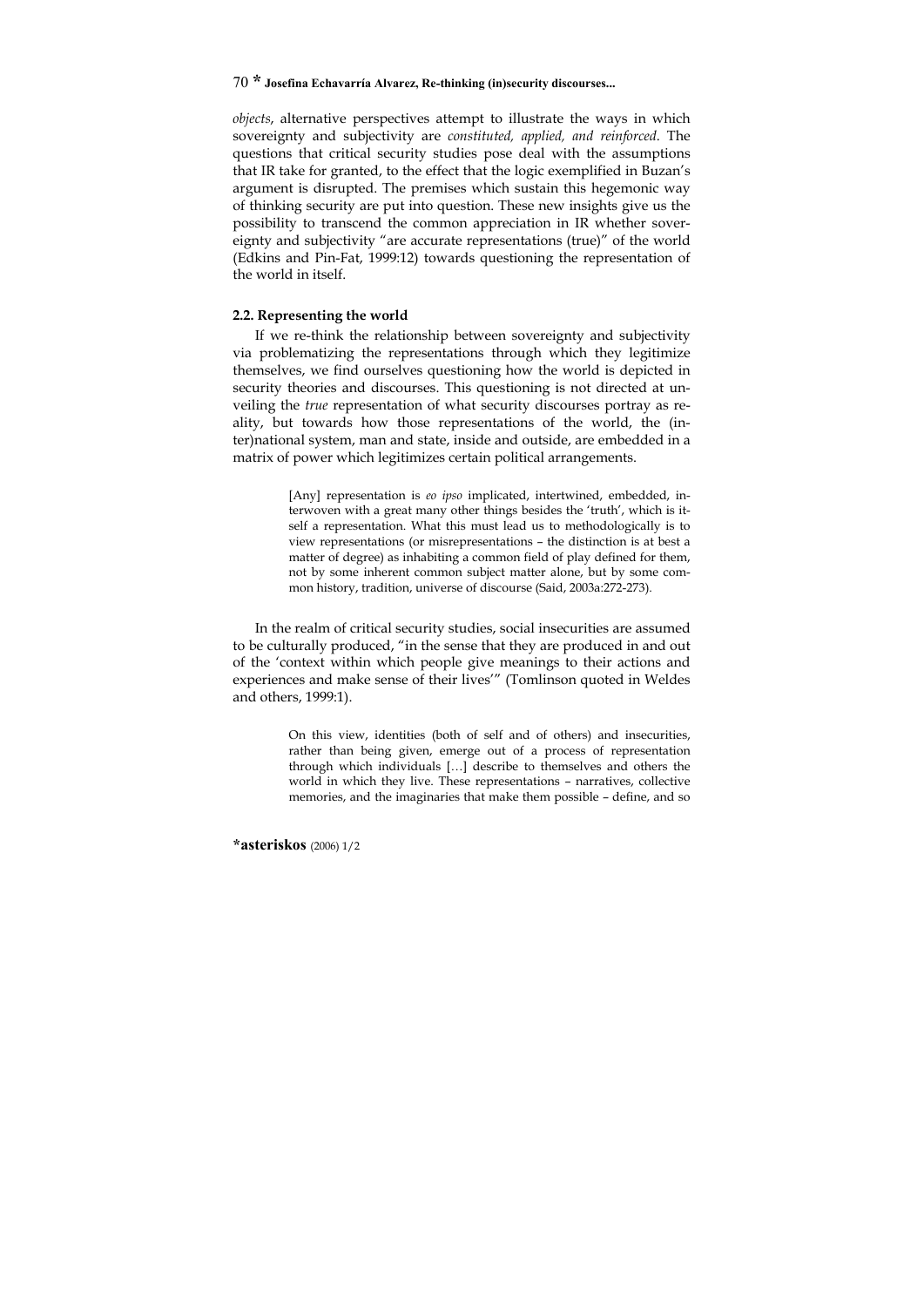constitute, the world. They populate it with objects and subjects, endow those subjects with interests, and define the relations among those objects and subjects (Weldes and others, 1999:14).

In this interpretation of *the world* there are no more subjects whose identity is independent from the objects which they deal with. The borders between the inside and the outside start blurring and the world seems to resemble more what we make out of it then what it *is*. The identity of the state, which in the traditional view is the natural result of an anarchic international system and the natural provider of security, is seen as a cultural production, as an effect of a set of statist discourses which "produce the state, and produce it as a particular kind of subject", as an actor with "particular kinds of interests". Simultaneously, the state produces "citizens as a particular kind of subject, often as consumers of statist representations of insecurity and danger and as a unified population with shared interests" (Weldes and others, 1999:14-15).

These last thoughts propose a different understanding of reality, state, and individuals. Taking seriously the cultural construction of reality implies embarking in a contest for meaning because, if the entities which serve as the foundation for the traditional view on security are *produced* (which is not to say that they are artificial but that they are manufactured) then any discourse about *what the world* is about faces contestation.

In this specific point of the discussion, it is of extreme relevance to underscore that discourse does not just imply the merely linguistic but also the material practices since "discourses and their codes of intelligibility have concrete, and significant, material effects [by allocating] social capacities and resources and mak[ing] practices possible" (Weldes and others, 1999:16-17). In this sense,

> [d]iscourse is not merely spoken words, but a notion of signification which concerns not merely how it is that certain signifiers come to mean what they mean, but how certain discursive forms articulate objects and subjects in their intelligibility. […] Discourse not merely represents or reports on pregiven practices and relations, but it enters into their articulation and is, in that sense, productive (Butler, 1995b:138).

Once there is a consensus about the correspondence between a discourse and reality, when any discourse becomes hegemonic and it is assumed that it is a transparent and an accurate description of the state of things, it defines the "horizon of the taken-for-granted that marks the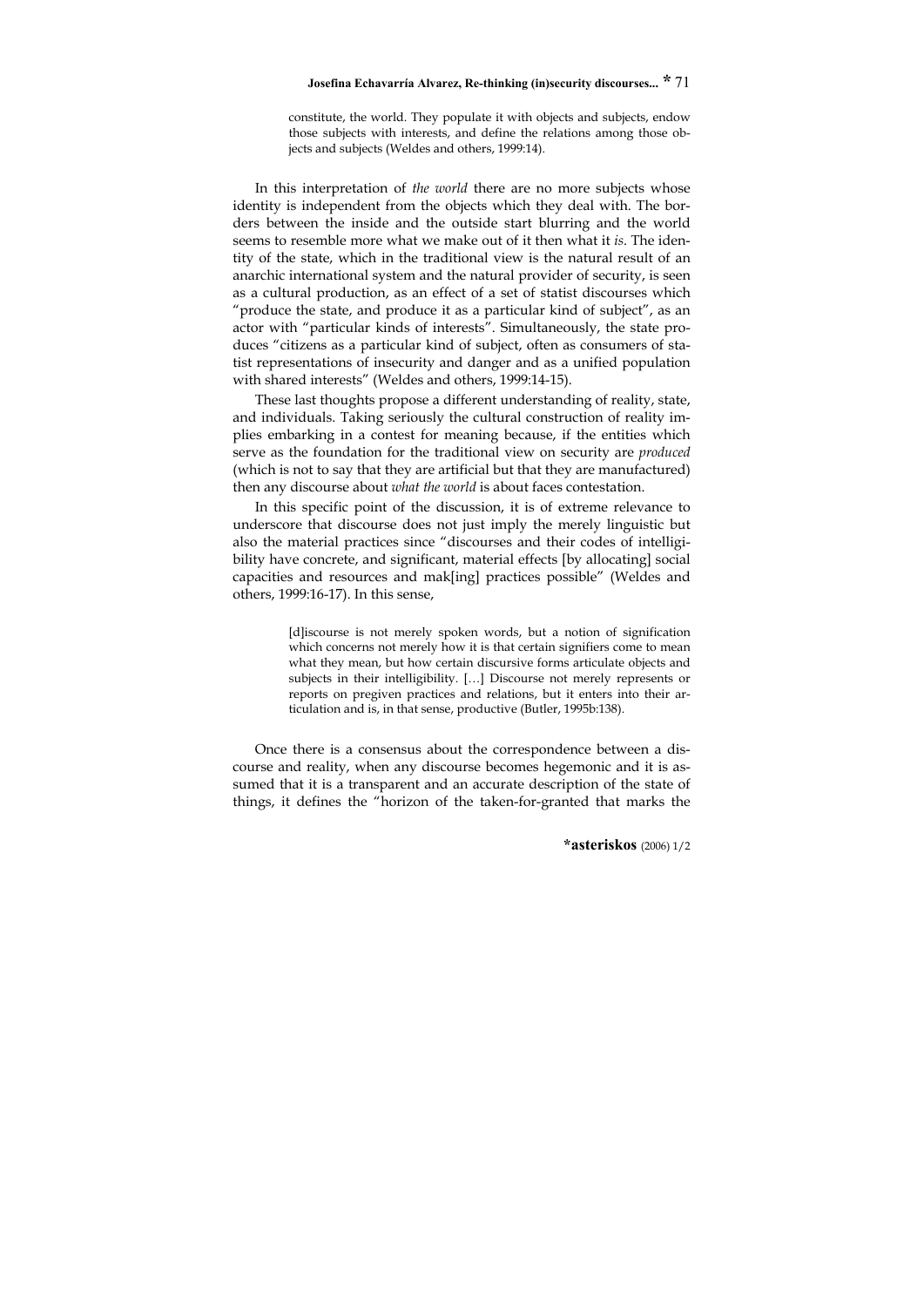boundaries of common sense and accepted knowledge" (Weldes and others, 1999:17). And security has been installed within this realm of common sense as the negation of insecurity, as the pursuit of freedom from threat, as a positive goal in itself, as the primary function of the modern Nation-State and as the legitimizing promise of political order.

#### **2.3. State discourses on security**

As it was sketched in the first part of this paper, the traditional view on security conceptualizes national security policies and state discourses about security problems as "choices about both the objectives of policy (ends), and the techniques, resources, instruments and actions which will be used to implement it (means)" (Buzan, 1991:330).

In contrast to this view, from a critical perspective state discourses on security are understood as sites of social power in which the construction and the functions of security discourses and policies can be questioned. "Because discourses bring with them the power to define and thus to constitute the world, these representations of insecurity are themselves important sources of power" (Weldes and others, 1999:18). So what state security policies and discourses *do* is not just to identify threats in the outside and vulnerabilities in the inside as part of an imperfect art of security policy-making. The power relations that security policies signify create, recreate and transform the people in whose name they speak. Security policies speak to us and speak Us. They define what a threat is and what is not; who is an insider and who is an outsider. In this process security discourses create identity categories, such as Us and Them, which "are never merely descriptive, but always normative, and as such, exclusionary" (Butler, 1995a:50). By defining which actions can be carried out *in the name of the state* and which others *defy* the very idea of the state, security policies recreate the interests and the attributes of the state itself.

#### **2.4. From state security to in/security and identities**

If the focus of attention shifts from the instrumental concerns of security to questioning its assumptions we open spaces for other interpretations of security. In this subject the writings of David Campbell (1998) might provide us with a refreshing and inspiring view on the significance that security discourses have on the construction of political identities. Campbell declines rethinking security towards expanding "the old register of hazards to incorporate what are perceived as the newly emergent dangers" (ix). Instead, he argues for questioning the "acceptance of the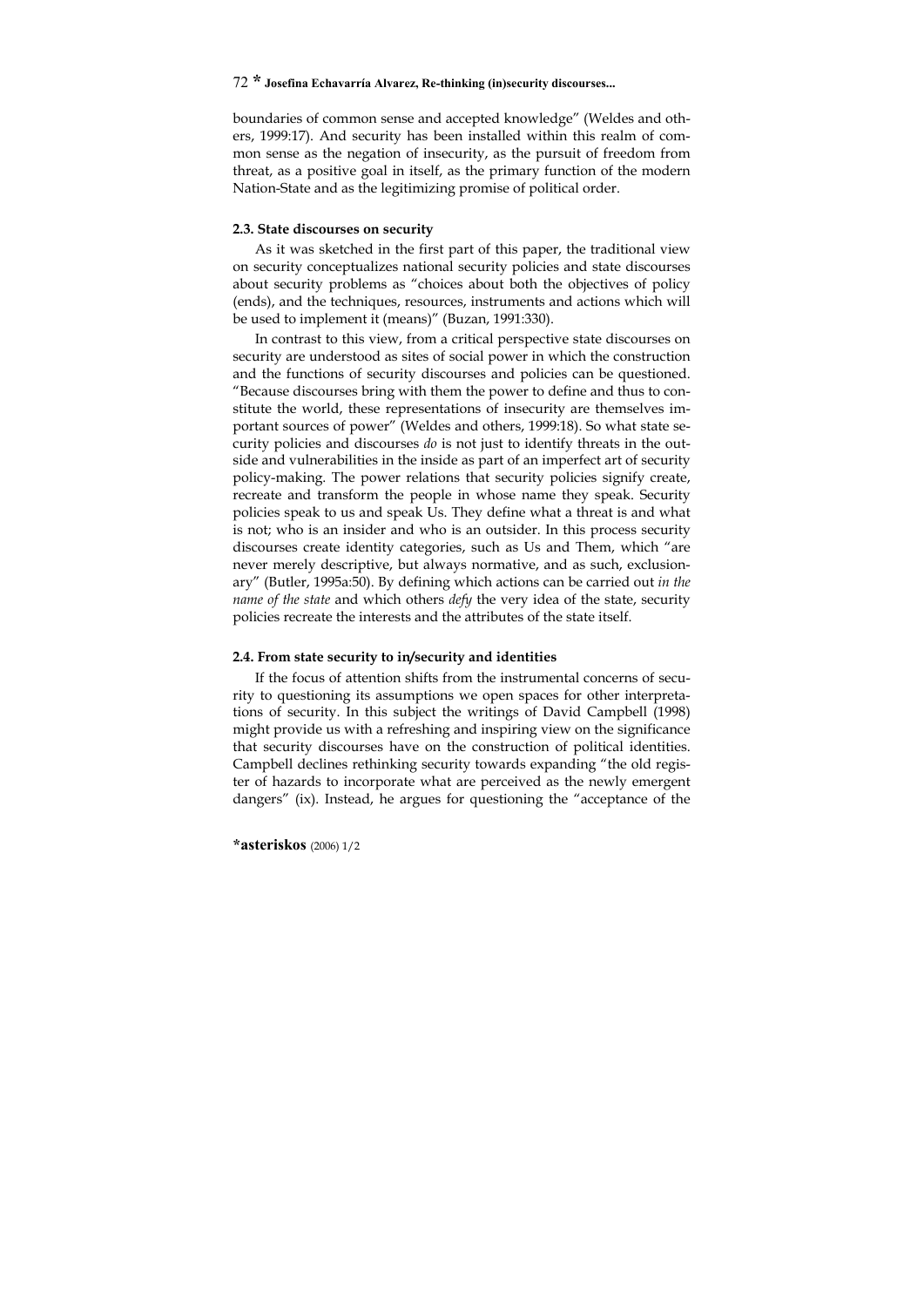supposedly determinate identities [security] ministers", focusing on how state representations of danger shape political identities.

It is pertinent to make more explicit to which concept of identity we are referring to here. Using Aletta Norval's terminology, in contrast to a *sacred* understanding of cultural identity, this particular reading of security adopts a *profane* view on identity. If the first terms describes an idea of identity as monolithic, noncontradictory and nonantagonistic; in contrast, a profane understanding of identity accentuates its historicity and insists on the "'madeness' of culture and, therefore, in the inventedness of every identity" (Norval, 1999:99-100). This concept of identity:

> [D]oes not signal that stable core of the self, unfolding from beginning to end through all the vicissitudes of history without change; the bit of the self which remains always-ready 'the same', identical to itself across time. […] It accepts that identities are never unified and […] increasingly fragmented and fractured; never singular but multiply constructed across different, often intersecting and antagonistic, discourses, practices and positions. They are subject to a radical historization, and are constantly in the process of change and transformation (Hall, 1996:3).

In the same vein as Campbell, Stuart Hall (1996:3-4) calls for paying attention to the specific historical, linguistic and cultural processes of *becoming rather than being*. He says, "not 'who we are' or 'where we came from', so much as what we might become, how we have been represented and how that bears on how we might represent ourselves. Identities are therefore constituted within, not outside representation". And the specific representation that security policies construct for identity categories is now the focus of our attention since they have a great share of participation in those discourses which hail subjects into place and enter into the constitution of identity, understood as:

> the meeting point, the point of suture, between on the one hand the discourses and practices which attempt to 'interpellate', speak to us or hail us into place as the social subjects of particular discourses, and on the other hand, the processes which produce subjectivities, which construct us as subjects which can be 'spoken' (Hall, 1996:5-6).

As it is proposed by Hall (1996:6-10), discourses are not sufficient to constitute identity, for it is not just that state discourses produce identities by manufacturing categories and not any subject fits into any category or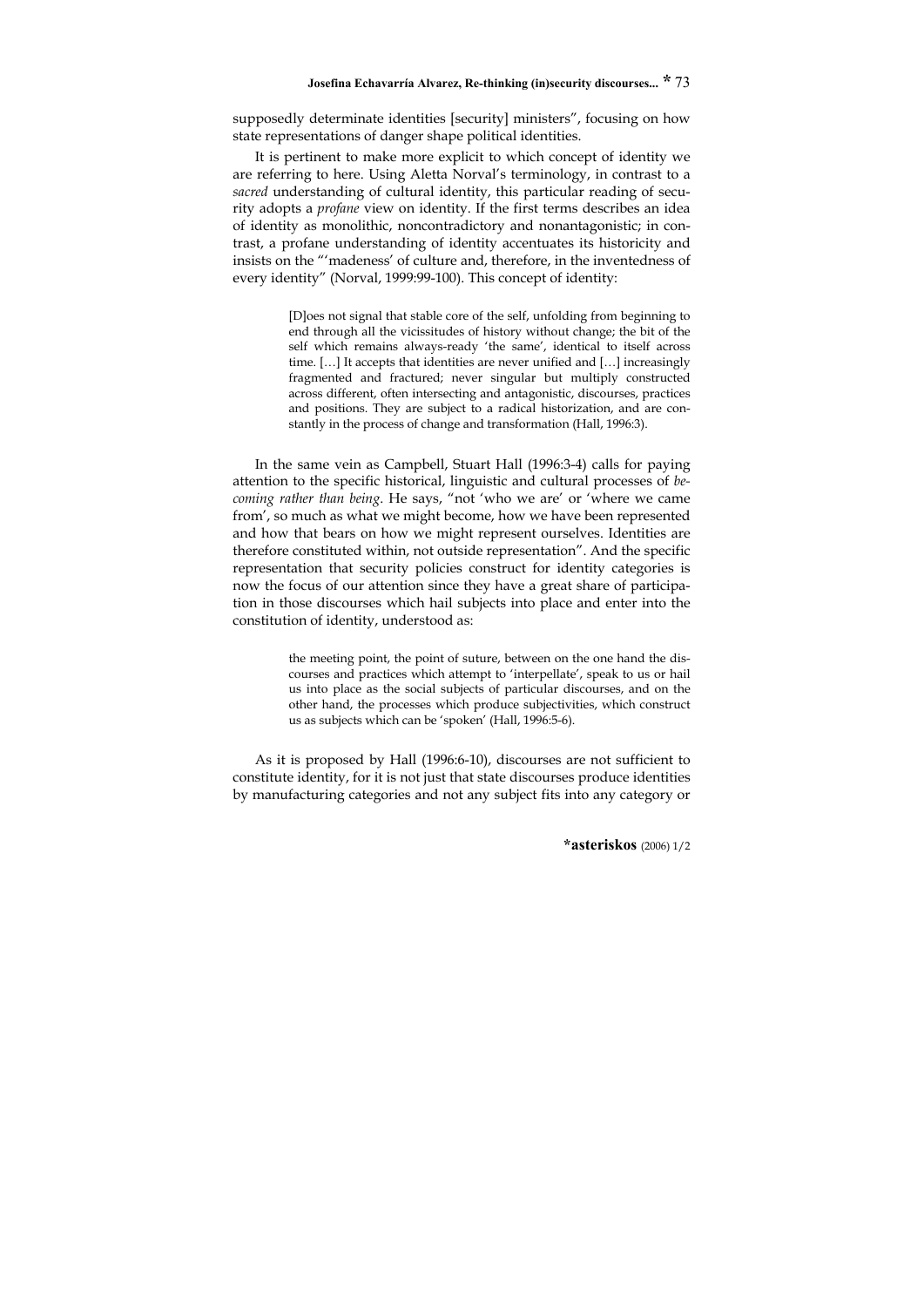can be removed or exchanged as a puppet in an *unproblematic fashion*. Identity is always a process, a becoming, never an exhausted and finished project, "there is no point at which, however briefly, the performance is finished" (Edkins and Pin-Fat, 1999:1). In this ambit, the work of Judith Butler (1993:2) is vital for grasping identity as performative, "not as the act by which a subject brings into being what she/he names but rather as that reiterative power of discourse to produce the phenomena that it regulates and constrains". And in this logic how state representations create the ideal of the national (in whose name they operate) and how they recreate the notion of other, otherness and difference (when naming danger) is one of the power effects of security discourses.

#### **2.5. Naming Danger**

If we continue taking the premises of security as mainstream IR scholars picture it one by one, we shall resume to the fourth condition explicitly made above: security policies are born out of the categorization and classification of threats and vulnerabilities by security experts according to the measurement of objective dangers. Nevertheless, resuming to Campbell's arguments, the first function of any security discourse is to name dangers which have a non-objective condition.

> Danger is not a thing that exists independently of those to whom it may become a threat […] [It is] an effect of interpretation. […] Danger bears no essential, necessary, or unproblematic relation to the action or event from which it is said to derive (Campbell, 1998:1-2).

In any society, the amount of dangers that exists is infinite; Campbell argues that "indeed, there is such an abundance of risk that it is impossible to objectively know all that threatens us" (1998:2). So, for any security policy to describe the dangers that actually *threaten Us* there has to be a necessary interpretative task involved. The naming of danger will then be a matter of interpretation, meaning that there is no other way of understanding and perceiving something or someone as dangerous unless it is interpreted as such within the discursive realm which gives meaning to it.

This interpretative aspect in the elaboration of security discourses is vital to comprehend which of the infinite range of dangers is selected and constituted as threat. For state officials to actually incorporate some dangers into the security agenda and leave other dangers aside is a political decision. This way, security discourses do not just designate or identify a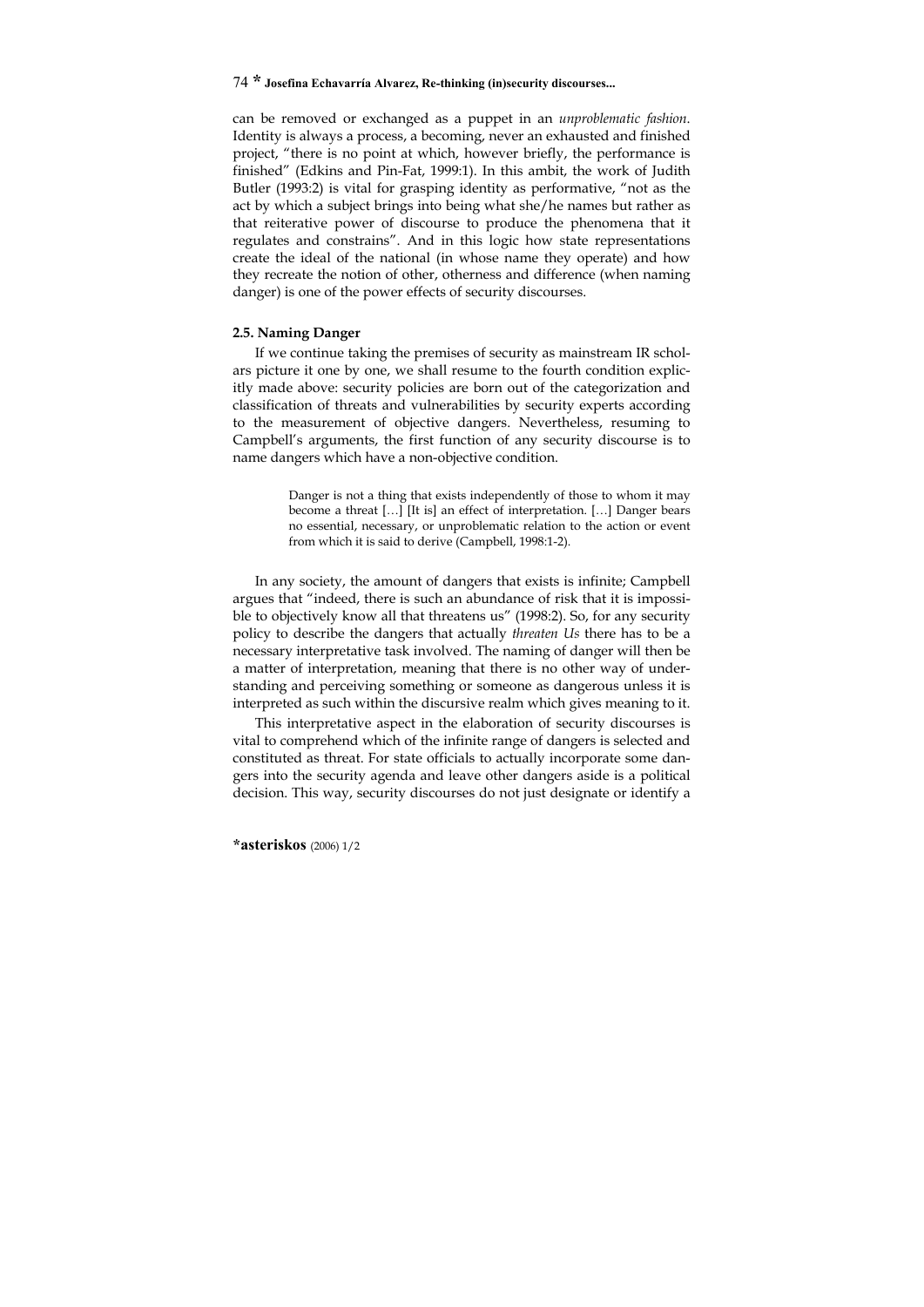pre-existing threat against which the state protects us, for that list would be endless. By naming danger security discourses co-constitute the threat in itself, implying that the presumption that security discourses only materialize in a text the description of a danger to society is inaccurate. By naming danger security discourse re-creates it and, especially when dealing with official discourses, they inform governmental practices and actions accordingly.

If the first purpose of a security discourse is to represent dangers, then what is achieved through this representation? Which consequences does the securitization of an issue, group of people, or any other threat, have on the constitution of identity? Discourses of danger are always inextricably related to discourses of the state, they tell us about the uncertainty and ambiguity of the world and the threats that it poses to *man*; however, simultaneously they offer the state as the appropriate solution to deal with this uncertainty. In a way, representations of danger are imbedded in representations of safety. The state presents those dangers to the population and, by means of the state's authorizing role, it offers itself as the solution to deal with them (Campbell, 1998:50-51). This way, representations of danger turn into a necessary tool of the state to maintain its legitimacy and justify its own existence.

This is one of the reasons why security discourses can be considered as integral part of the state's discourse on the construction of its own identity. Security discourses might need to be understood as the state's constant reproduction of danger rather than as the state's response to danger. And here we find again the same picturing of the *state of nature* as the legitimation for state existence and guarding role but now it is put under scrutiny.

> The state of nature is shock therapy. It helps subjects to get their priorities straight by teaching them what life would be like without sovereignty. It domesticates by eliciting the vicarious of fear of violent death in those who have not had to confront it directly. […] The fear of death pulls the self together. It induces subjects to accept civil society and it becomes an instrumentality of sovereign control in a civil society already installed (Connolly quoted in Campbell, 1998:57-58).

In this vein, security discourses provide a significant input to construct the *nation*; that imagined community so clearly conceptualized by Benedict Anderson (1991:6) as "both inherently limited and sovereign [...] to be distinguished, not by [its] falsity/genuineness, but by the style in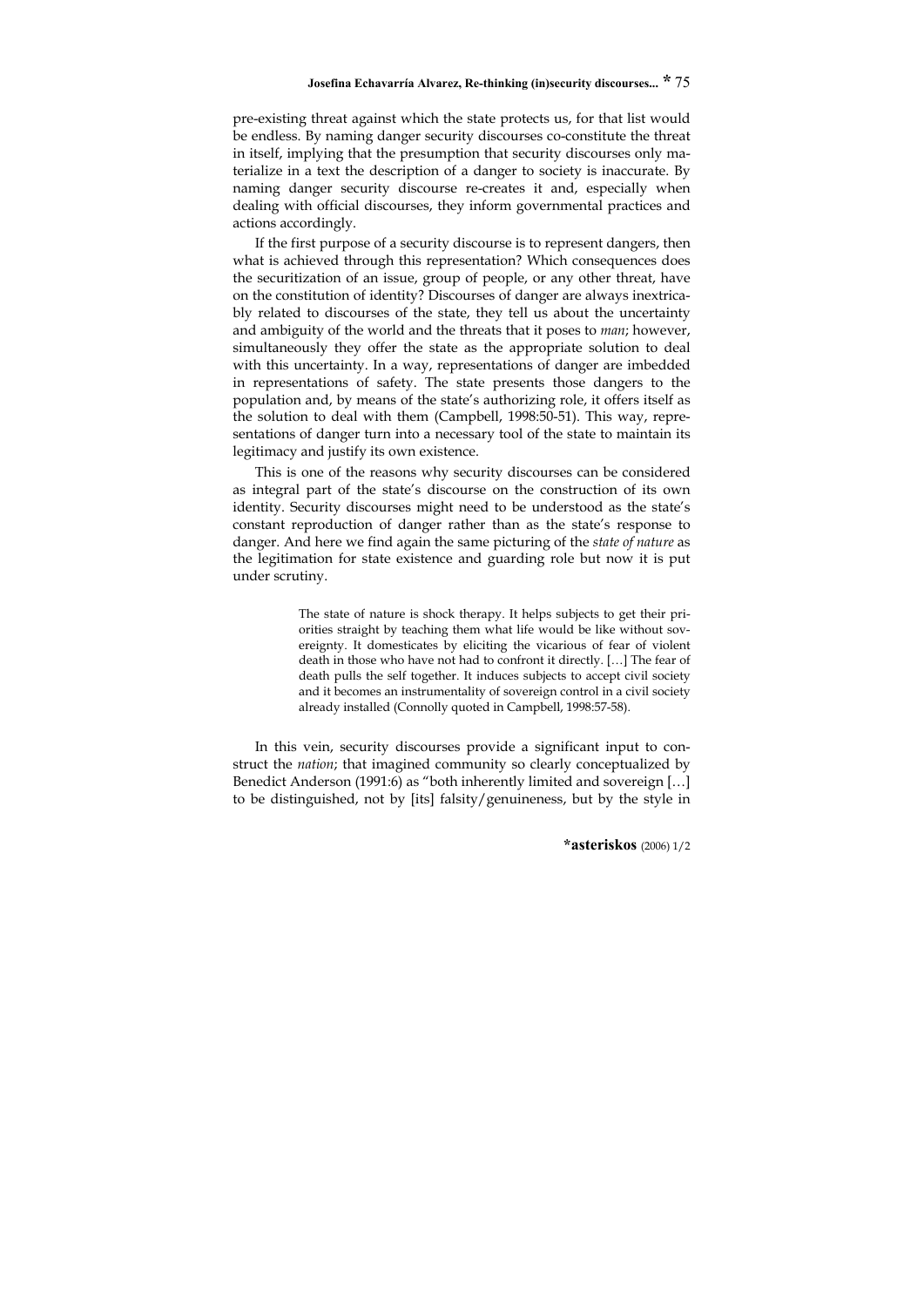which [it is] imagined". In this *style* or mode of representation, security discourses portray certain dangers as threatening the We inside the state borders, telling Us what we are not, what we have to fear, and what the state should defend us from. In this sense, the process of constitution of both identities, of state and people, the inner and outer, or Us and Them might emerge at the same time (Campbell, 1998:57).

This process is, of course not perfected or without problems, hence discourses of danger entail their own lacunae, and not every *man* might fit comfortably in those subject positions reserved for obeying state authority. Hobbes knew this exactly and this is why his metaphor about *accommodating* some men to the rest is set as moulding rough stones into plain ones in order to build the edifice of the state2. The state as edifice implies that this territorial "boundary is clear-cut, unambiguous, nonoverlapping and defined" (Chilton, 1996:64), and that the membership to the sovereign state must be exclusive. Additionally, this edifice entails *stability and permanence* since it secures the people inside, implying the protection and safety by means of exclusion.

In this sense, the parallel between the state-as-edifice in the discourse of Hobbes and the reconstitution or evocation of his arguments in IR to characterize the sovereign Nation-State are manifest. The discourse of Hobbes as basic text informing realist and neorealist accounts of the world, functions "to project particular concepts of order, or to legitimate existing concepts, and in some degree have contributed to producing the object they have claimed to represent" (Chilton, 1996:116).

Thus, whenever the sovereign state fails to resemble an interior ordered realm, its borders to the outside separating the inside from the chaotic and dangerous world, the state would lose its validity. Without borders, the state cannot function, borders are the very walls of the edifice which separate the inside from the outside and justify the state's exis-

1

<sup>2</sup> Paul Chilton (1996) has dedicated great efforts at comprehending the metaphors of security. In regards to Hobbes' Leviathan, Chilton points at this metaphor of the state-edifice as a container concept which was part of Hobbes' demonstration of "the need for a sovereign power that will be permanent" (85). "The sovereign state is a container with a building-like structure, a wall-like bounding (and binding) surface, that keeps people in awe, and not only keeps out invaders but casts out its internal threats" (87). In Hobbes' construction of the notion of the sovereign, "stones and bricks are built into an ordered whole: there is a builder, an architect, an owner, and so forth" but there are some men who "simply do not fit in", who "cannot be easily made plain" and those who "cannot be corrected" are to "be left, or cast out of Society, as cumbersome thereunto" (87).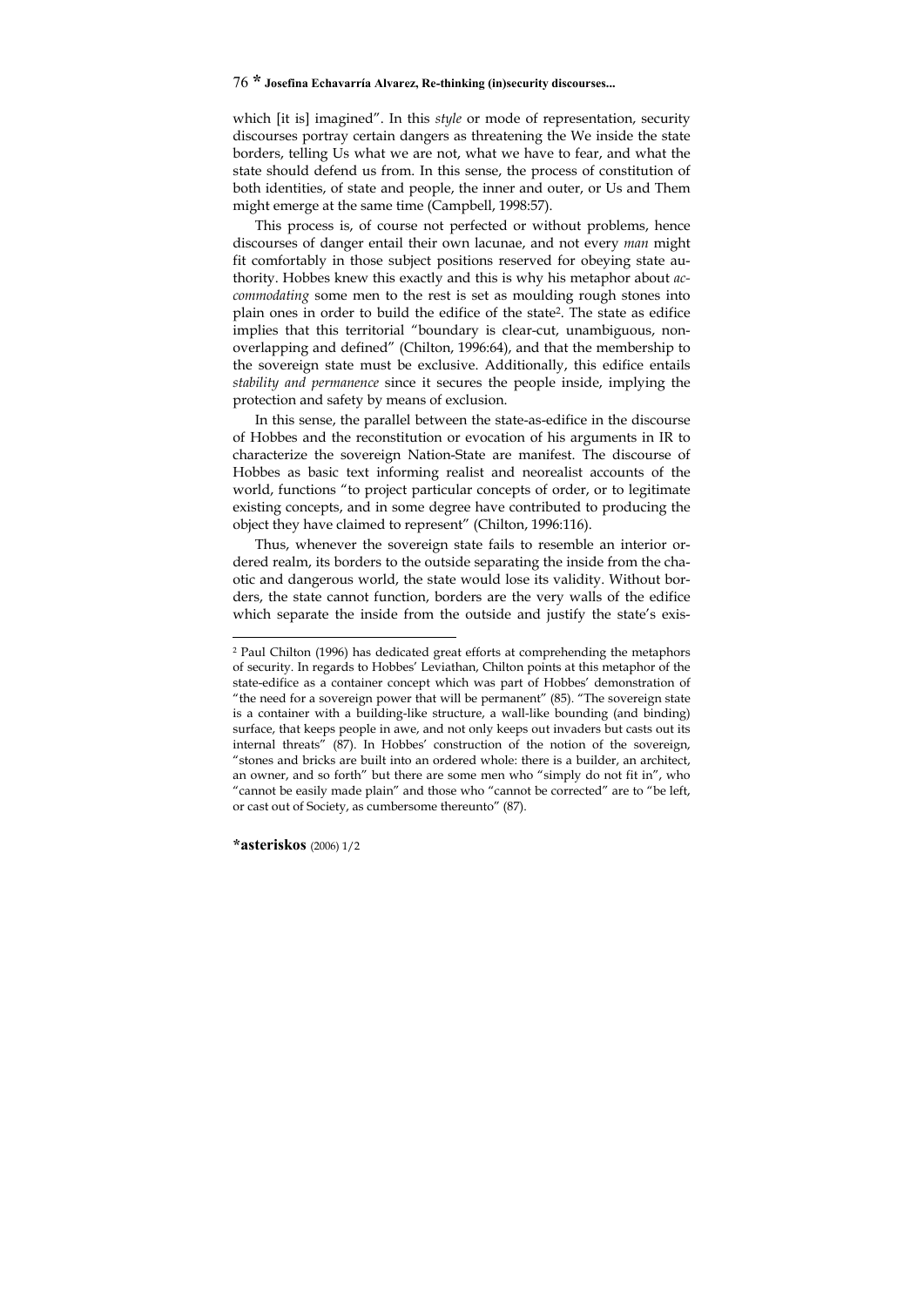tence. Yet the edifice of the state is never finished, for the diversity of man is a constant and, therefore, the very building of the edifice is a neverending project which requires permanent production of discipline inside the same state.

Furthermore, when any security discourse establishes which events and actors, what and whom we should fear it necessarily establishes the Other, the outside and the *to be feared* at the same time that it establishes the domestic, the safe and ordered. Security discourses would be "a specific sort of *boundary producing political performance*", part of the practices of the state which serve as "an art of domesticating the meaning of man by constructing his problems, his dangers, his fears" (Campbell, 1998:62). And, simultaneously, man's loves too:

> For security is a package which tells you what you are as it tells you what to die for; which tells you what to love as it tells you what to defend (*dulce et decorum est pro patria mori*); and which tells you what is right as it tells you what is wrong. Its cognates consequently include […] certain related understandings of love […] [which] form and inform the space of our (inter)national politics of security: love of liberty; love of order; love of country; love of church; love of one god; love of the people; love of the leader; love of the party; love of the nation; love of the individual; love of the very cult of the subject. Security always seems to come crenellated in the form of some obligatory, denying and self-denying love masquing the spirit of revenge (Dillon, 1996:33-34).

It is in this sense that security discourses, as part of the official culture, provide definitions of patriotism, loyalty, boundaries and belonging. The state

> speaks in the name of the whole, that tries to express the general will, the general ethos and idea which inclusively holds in the official past, the founding fathers and texts, the pantheon of heroes and villains, and so on, and excludes what is foreign or different or undesirable in the past (Said, 2003b:335).

The state then creates those idealized pictures of identity to which the *national* and the *foreign* are hailed. For both are constituted in what William Connolly (1991:64) has named the economy of identity/difference: "An identity is established in relation to a series of differences that have become socially recognized. These differences are essential to its being. If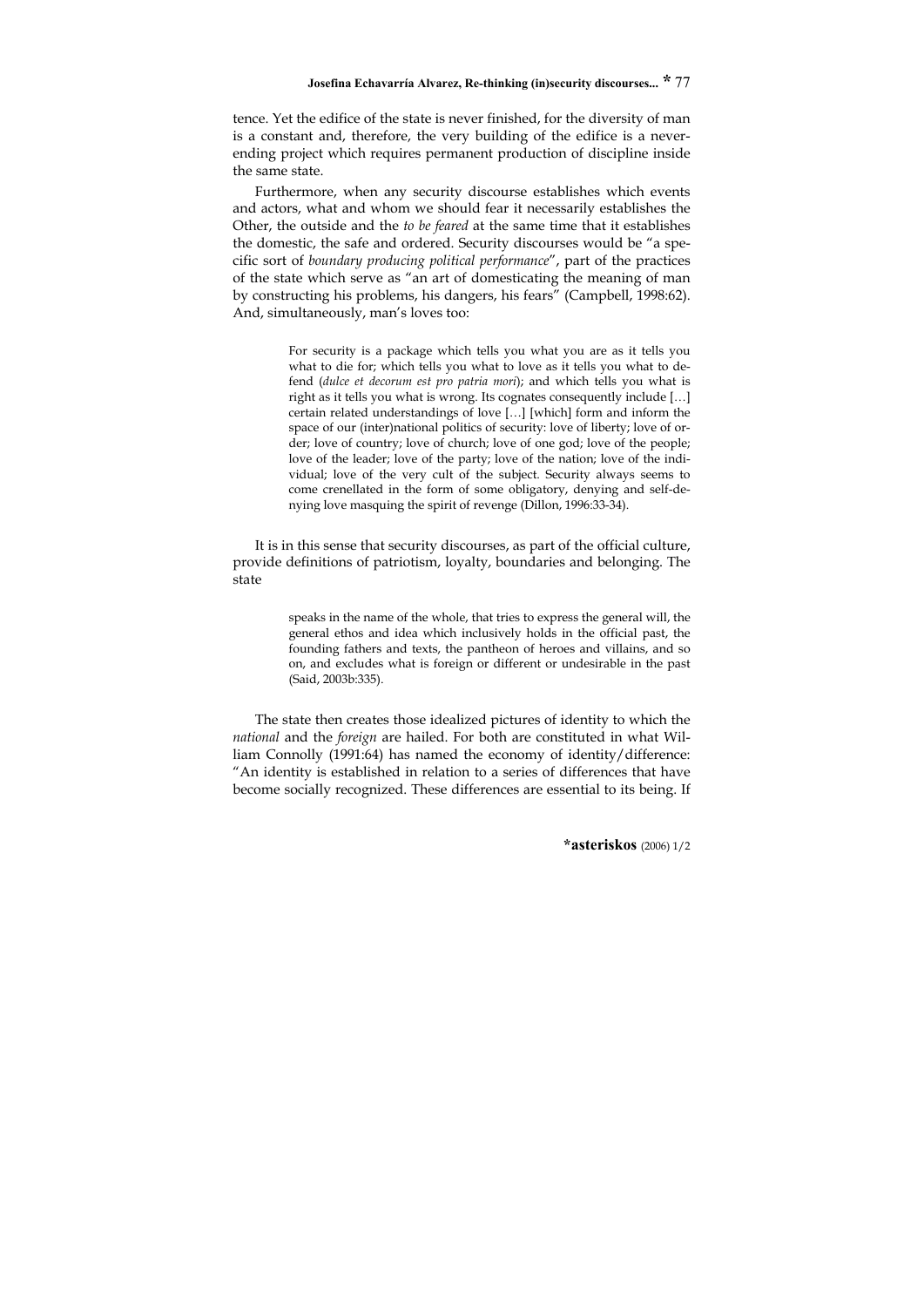they did not coexist as differences, it would not exist in its distinctness and solidity". In this sense, the outside co-constitutes the inside. For the state to erect its boundaries what is left outside of them is indispensable.

> Each age and society re-creates its 'Others'. Far from being a static thing then, identity of self or of Other is a much worked-over historical, social, intellectual, and political process that takes place as a contest involving individuals and institutions in all societies (Said, 2003a:331).

But the relation between the inside and the outside is much more complex than what representations of danger illustrate. For the state to be able to exclude the Other from within and to protect the inside from the outside, the traces of their connectedness have to be erased from representation. This erasure gives the state an appearance of coherence and, at the same time, totalizes the idea of the other.

#### **2.6. The impossibility of in/security:**

As indicated by traditional IR, the problem of security is a matter of not having achieved greater levels of it in order to provide human collectivities with safety. Well, what if the problem of security was that it has to remain a promise since, as pointed by Buzan himself, achieving total security would result in the withering of the state? What if security's main condition for possibility would be its own impossibility?

The impossibility of security is one of the reasons why Michael Dillon (1996) has coined the term (in)security. He draws attention to the fact that "we stand too uncritically under the prejudice of the opposition between security and insecurity":

> Because we can never think security without insecurity, and vice versa, there is an essential conflict, which the word itself bears within itself, at the heart of security that is overlooked by the traditional study of security. This conflict is a conflict of unequal opposites which are rooted and routed together […] a unified agonal relationship of mutual definition rather than a dialectical relationship in which one term overcomes the other. It is evident, if we pause to think about security for a moment, that any discourse of security must always already, simultaneously and in a plurality of ways, be a discourse of danger too (Dillon, 1996:120-121).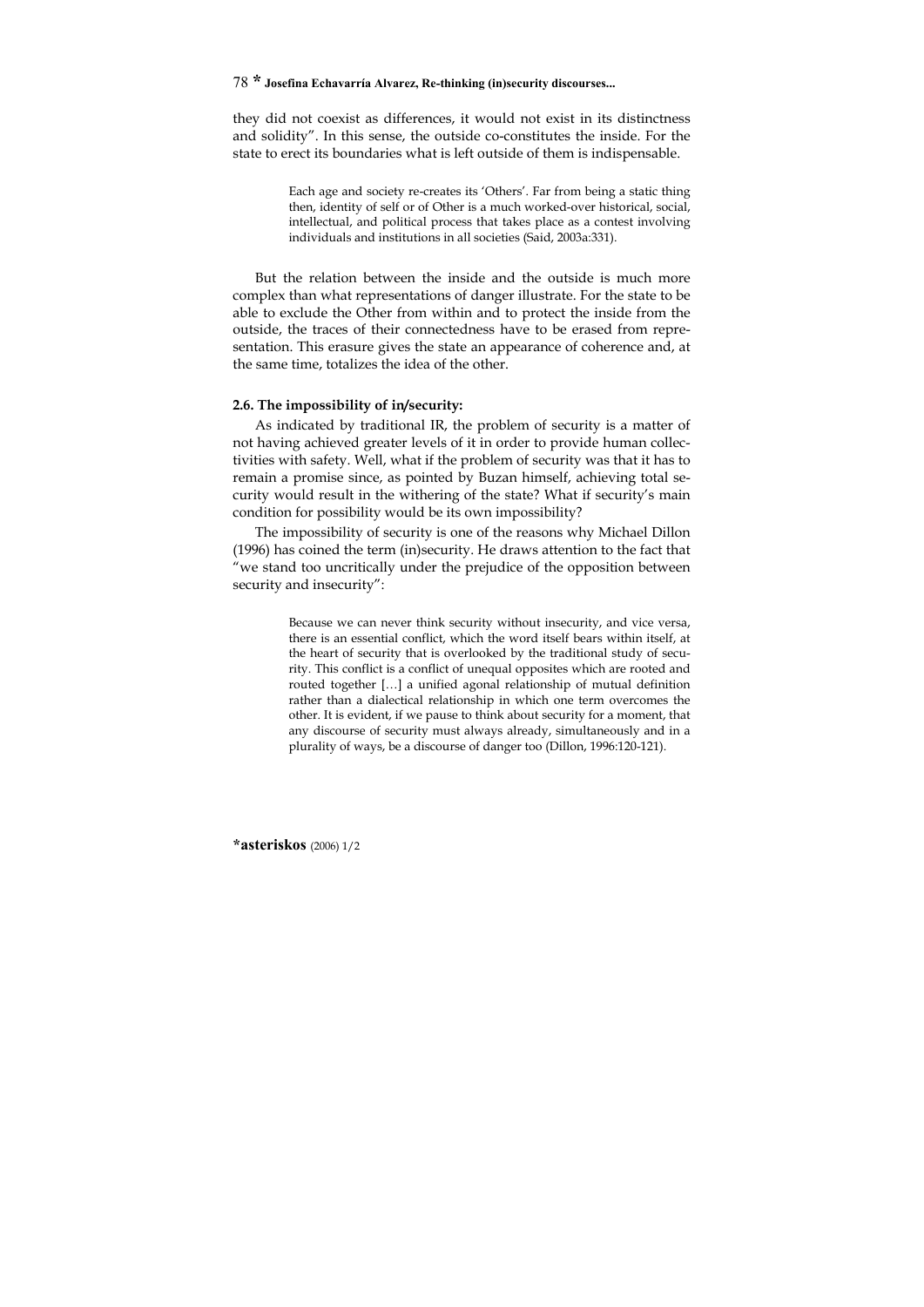In this light, the questions about security policy should be posed in an active voice, not taking for granted what security is, but problematizing it and questioning its supposedly foundation:

> Security does not reflect what a 'people' are, and seek to protect it. Rather, it discloses how, in tragic denials of the (in)security of mortal life, people – and a 'people' – are actually formed by attempts to extirpate the 'foreign, strange, uncanny [and] outlandish' which inevitable constitute their very own free [(in)secure] mortal existence (Dillon, 1996:35).

Dillon (1996) situates security's attempts at extirpating the other as part of the modern Cartesian subject's striving for certainty, for securing a stable ground for itself. But these attempts fail, for there is no stable ground that security can disclose. Instead, security betrays "its own essence as an insistent demand for such a foundation" (78).

The author partly bases his claim via analysing the word *security*, which "discloses that insecurity is always already folded into security, that it is impossible to have one without the other". The re-presentation of security as *being secured* "proposes that there is a state of affairs – insecurity – and the negation of that state – security – and by doing so thoroughly represses the complexity not only of the act of securing but also of the inextricable relation between security and insecurity". The character of security as a process is erased and, instead, being secured is presented as "a simple dialectical opposition together with the implied promise that insecurity can always be mastered in principle if not in current practice" (Dillon, 1996:122). An assumption that security policies take up entirely when they portray insecurity as the opposite of security without making explicit how both are embedded and intertwined with each other at all times and in all stages.

In contrast to these uses of security, Dillon (1999:124-125) takes us back to the ancient meanings of the word. The Greek word for security, *asphaleia*, always pointed at the present relation between security and insecurity, both at once<sup>3</sup>. This fundamental duality was also present in the

-

<sup>3 &</sup>quot;*Asphaleia* is to avoid falling, error, failure, or mistake. It is to make something stand, steadfastness, assured from danger, safe, steady, fortified, to be furnished with a firm foundation, to be certain, or sure. […] Moreover, the word itself simultaneously not only refers, of course, to its opposite – to falling and failing – and the need to overcome such conditions, but also and more disturbingly to their very interdependence; to the very duality of security itself and thereby to the struggle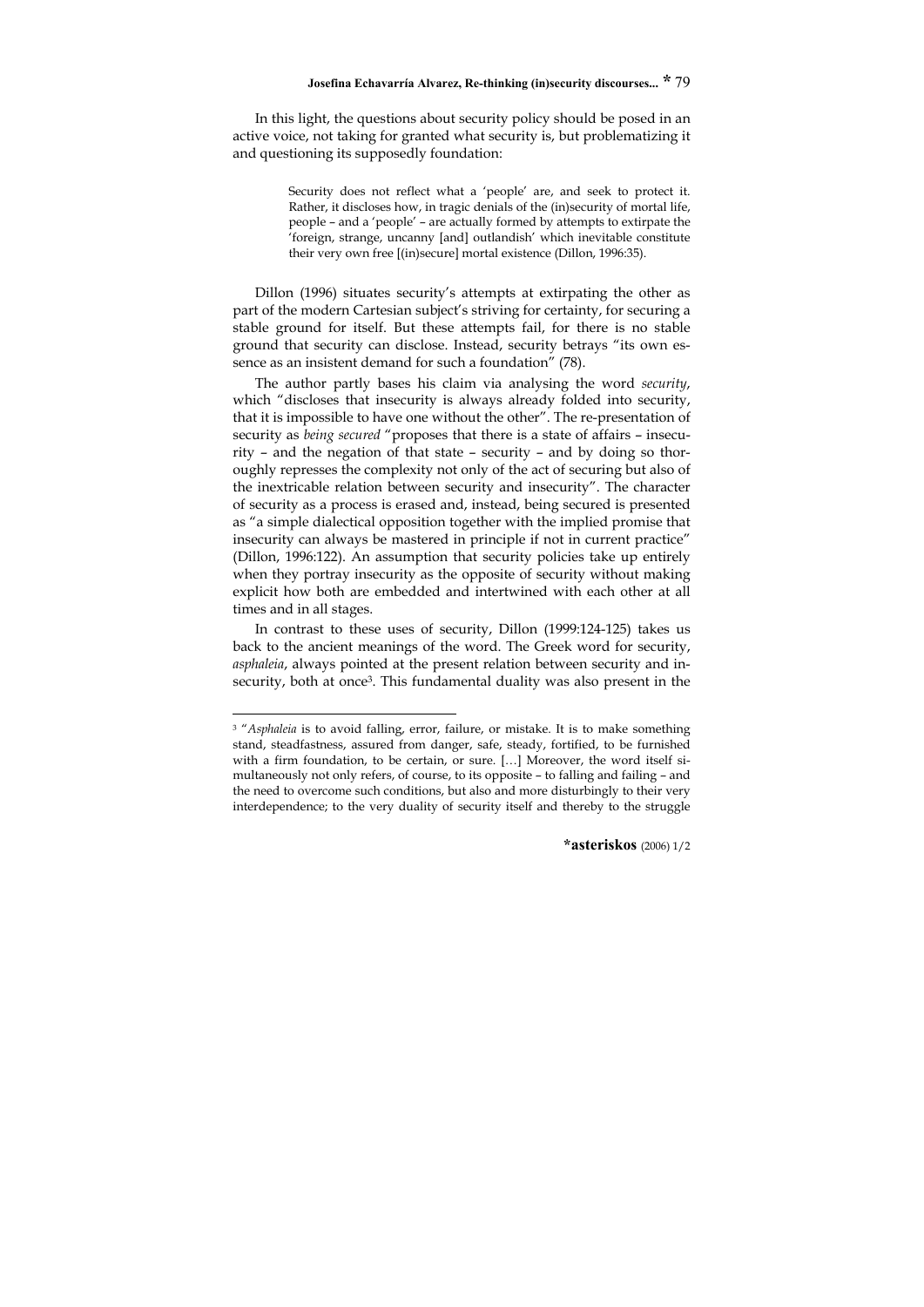Latin word *sine cura4*, from where the English word *security* is derived. The word "security can therefore, only be thought by incorporating the trace of insecurity in the very articulation of security itself […] in short, security and insecurity are unequally co-determined" (Dillon, 1996:127). Hence Dillon's coining of the term (in)security is a way of making visible and, therefore, a matter of consideration and contestation, the ambivalence of (in)security in itself which "provides the very dynamic behind the way in which security operates as a generative principle of formation for the production of political order" (Dillon, 1996:127).

Thought this way (in)security is the very impossibility of achieving the promise of security. Security's impossibility to deliver is actually what makes the promise of security so attractive, for it can never be fulfilled and, therefore, constantly provides the state with its Hobbesian functions. In this line of argument, the impossible promise of (in)security would not be a paradox, but its own dynamic. In the case of state security discourses, it is then the unfeasibility of (in)security which, together with the state's performative identity, makes possible the state's own permanent reproduction as sovereign.

> Should the state project of security be successful in the terms in which it is articulated, the state would cease to exist. Security as the absence of movement would result in death via stasis. Ironically, then, the inability of the state project of security to succeed is the guarantor of the state's continued success as an impelling identity (Campbell, 1998:12).

To sum up this last challenging perspective about the impossibility of (in)security, we can say that its impossibility is "not a threat to a state's identity or existence: it is its condition of possibility [and, therefore] while the objects of concern change over time, the techniques and exclusions by which those objects are constituted as dangers persist" (Campbell, 1998:13).

-

against the false standing – the pseudos – with which sphallo is intimately associated" (Dillon, 1996:124).

<sup>4 &</sup>quot;*Sine cura* comprises sine, meaning without, and cura from curio meaning troubling; solicitude; carefulness; attention; pains; anxiety; grief and sorrow; diligent as opposed to negligent; guardianship; concern for persons or things; to have a care or be anxious about; later, oversight of certain state offices; task; or duty. Hence sine cure (and sinecure): without solicitude; careless; free from cares, untroubled; quiet; easy. Securitas is consequently defined as freedom from concern; unconcern; composure; freedom from danger; safety; security" (Dillon, 1996:125).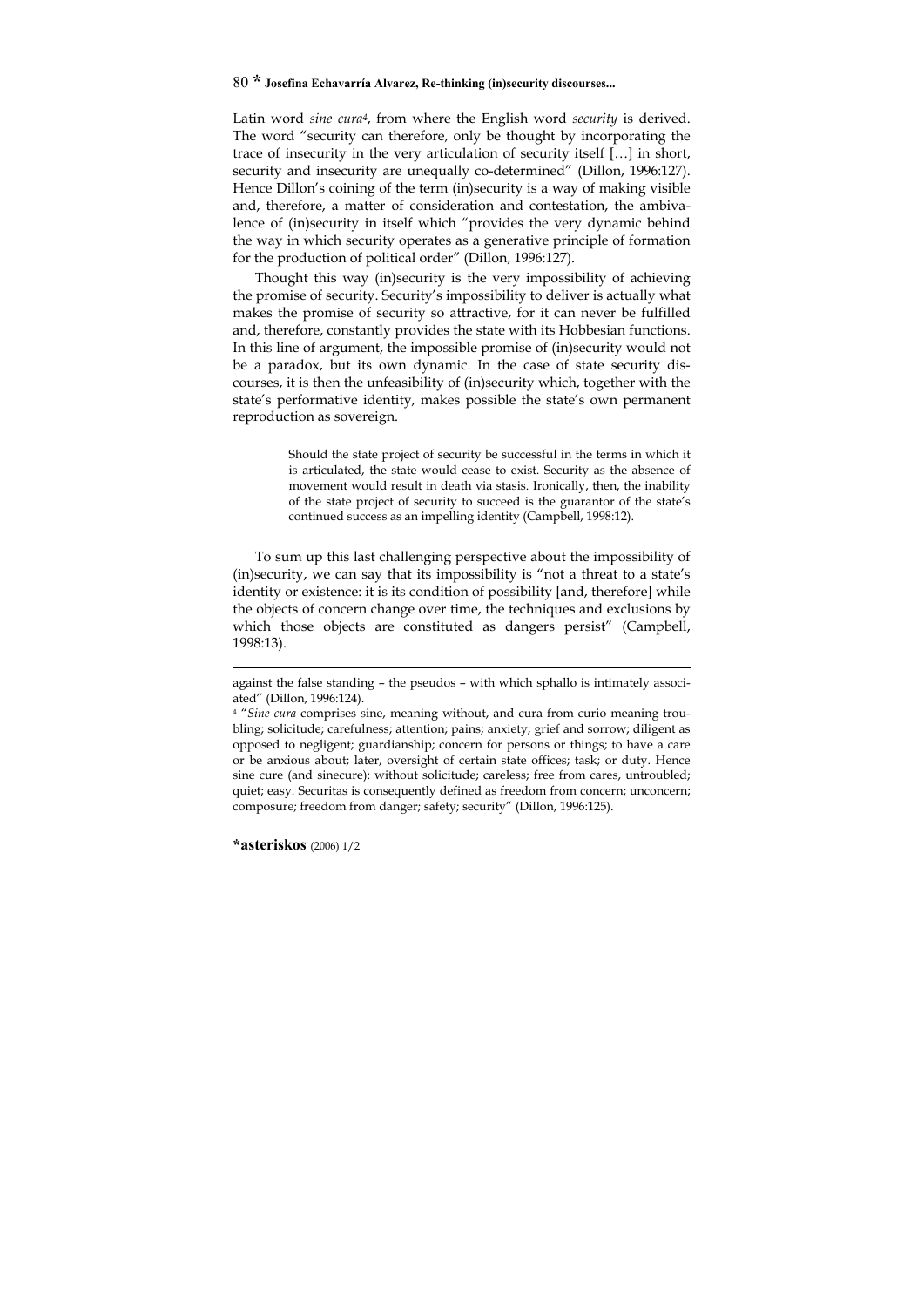#### FINAL COMMENTS AND REFLECTIONS

This reading of security discourses opens several points of entry into the current debate about security and peace. From this perspective, the 'security discussion' is, above all, about the constitution of political order, about how *our* political identities are being constantly produced, reproduced and transformed in discourses which legitimize the deployment of physical and political violence against the *other* and against the traces of the *other* in *us*. This aspect needs to be central in peace research nowadays: security thinking merits political attention, for it is the invisibility, erasure and naturalized assumptions about security and the state, Us and Them which, in modern times, are part of the rhetoric of violence and war.

Taking seriously the criticisms raised in regards to security discourses should arouse our suspicion and help us re-direct academic efforts not towards better and more careful ways of "securing security", but towards actually re-thinking the possibility that since the search for security is a trap, instead we might look into creative and peaceful ways for transforming conflicts.

To acknowledge the legitimization of violence performed in the name of security gives us the chance to think radically about the possibility of bringing politics back into discussion and possible futures we can imagine and act upon: embarking on uncertain routes we want to walk on instead of trying to hold on to the (false)certain roots of the promise of security. Only by giving ourselves the chance to explore these (in)secure routes will we come to terms with living different possible peaces in which freedom is to be exercised here and now and not postponed until security arrives – for those days might never come.

#### **BIBLIOGRAPHY**

Anderson, B. (1991). *Imagined Communities: Reflections on the Origins and Spread of Nationalism*. London: Verso.

Butler, J (1995b). For a Careful Reading. In Benhabib, S. et. al., Eds.: *Feminist Contentions: A Philosophical Exchange.* New York: Routledge.

Butler, J. (1993). *Bodies that matter: on the Discursive Limits of "Sex"*. New York; London: Routledge.

Butler, J. (1995a). Contingent Foundations: Feminism and the Question of 'Postmodernism'. In Benhabib, S. et. al., Eds.: *Feminist Contentions: A Philosophical Exchange.* New York: Routledge.